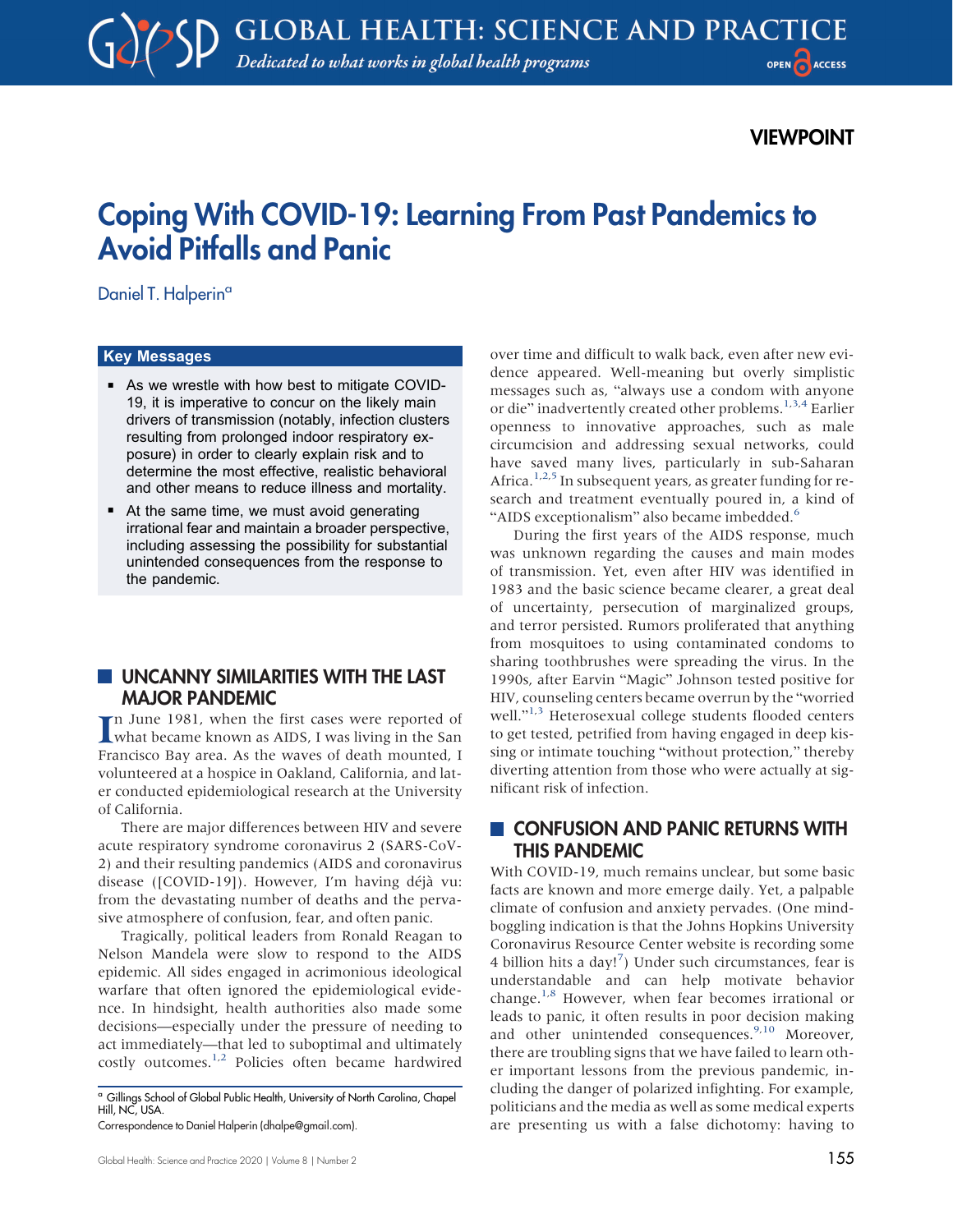choose between recklessly abandoning mitigation efforts to reopen the economy versus rigidly continuing present lockdown measures.

It may be that advanced age alone, in the absence of preexisting conditions, is less of an independent risk factor than has been assumed.

The U.S. territory of Puerto Rico where I reside implemented a nearly complete shutdown in mid-March after the first death here (of an Italian cruise ship passenger). Since then, many people, convinced the virus is "everywhere" and infection is nearly unavoidable, won't leave their homes even to pick up groceries. When delivery services became overwhelmed, elderly and sick persons sometimes have not been able to obtain essential supplies. Most of those who do drive or go outdoors use masks (needlessly) even when far away from other people. Wearing masks in the hot, humid climate can be uncomfortable and has created issues, including elderly persons fainting while waiting in the sun for a long time to enter stores (which often only allow a handful of customers to enter at once). Until recently, joggers and others were stopped and occasionally fined by police for venturing outside or for violating the 7 pm curfew, which remains in effect after nearly 3 months. (Even in most of the world's hardest-hit countries, such as Spain and Italy, people are now allowed outdoors to exercise.) Numerous restaurants, especially Asian-owned ones, have closed after losing takeout customers. Some stores require customers to wear gloves, despite evidence suggesting limited utility or that their use may actual-ly increase risk of infection.<sup>[11](#page-6-10)</sup>

#### It is probable that most infections occur from close exposure to coughing, sneezing, shouting, singing, or other direct and prolonged contact with an infected

person.

#### **WHAT ARE THE MAIN RISK FACTORS** FOR SEVERE OUTCOMES?

In Puerto Rico, as in other parts of the world, many people (even many youth) with asthma are terrified of experiencing severe outcomes if they become infected with the virus, prompting shortages of inhalers and other critical supplies. The U.S. Centers for Disease and Prevention (CDC) website lists people with asthma near the top of those at risk of severe COVID-19 outcomes, even though only 1 clinical study has investigated whether a relationship exists and has found no link.<sup>12</sup> Although other emerging data strongly appear to confirm the lack of an association, $13$  it is unclear whether the CDC will correct its public information.

What is clear, based on evidence from several countries (and despite media attention to statistically anomalous cases of healthy and younger victims), is that severe outcomes and deaths from COVID-19 are overwhelmingly associated with preexisting (and especially multiple) serious

Indeed, it may be that advanced age alone, in the absence of such predisposing conditions, is less of an independent risk factor than has been assumed. Firstly, the elderly are more likely to have chronic illnesses, which confounds the association between outcomes and age. Moreover, the fact that between 96% (in the United States<sup>[16](#page-6-14)</sup>) and more than 99% (in Italy<sup>14</sup>) of COVID-19-related deaths, at any age, have occurred in persons with preexisting conditions could suggest that even very old but otherwise healthy people may not be at greatly elevated risk of dying from the disease. Further research and analysis, including assessing whether the important angiotensin-converting enzyme 2 protein (ACE-2) is more prevalent in the elderly<sup>19</sup> could help explain the often higher infection (not only higher mortality) rates in older populations.[20](#page-7-0) In any case, such data underscore the ongoing need in general to prioritize preventing chronic diseases, which kill more than 40 million people annually (over 80% in lower- and middleincome countries), $^{21}$  $^{21}$  $^{21}$  and to address underlying conditions such as obesity and smoking. $22,23$  $22,23$ 

## **CLEAR EVIDENCE-BASED** INFORMATION IS OFTEN LACKING

Regarding COVID-19 prevention, it is imperative for experts to agree on what are the likely main transmission routes and to carefully determine which are, accordingly, the most effective (and realistically achievable) behavioral and other ways to reduce morbidity and mortality. It is probable that, as with other respiratory illnesses such as influenza, most COVID-19 infections occur from close exposure to coughing, sneezing, shouting, singing, or other direct and relatively prolonged contact with someone who is symptomatic or presymptomatic. (There is evidence that some asymptomatic carriers are contagious, but from existing studies they appear not to represent a very substantial proportion of total COVID-19 transmission.)

In February, a team of World Health Organization (WHO) researchers led by David Heymann investigated the outbreak in Wuhan, China, and concluded that the large majority of transmission events occurred within *indoor clusters*<sup>[24](#page-7-4)</sup> between family members (accounting for 75%–85% of estimated infections) and coworkers, with no identified cases of child-to-adult transmission identified.<sup>15</sup> In addition, some data suggest that severity of outcomes is associated with initial exposure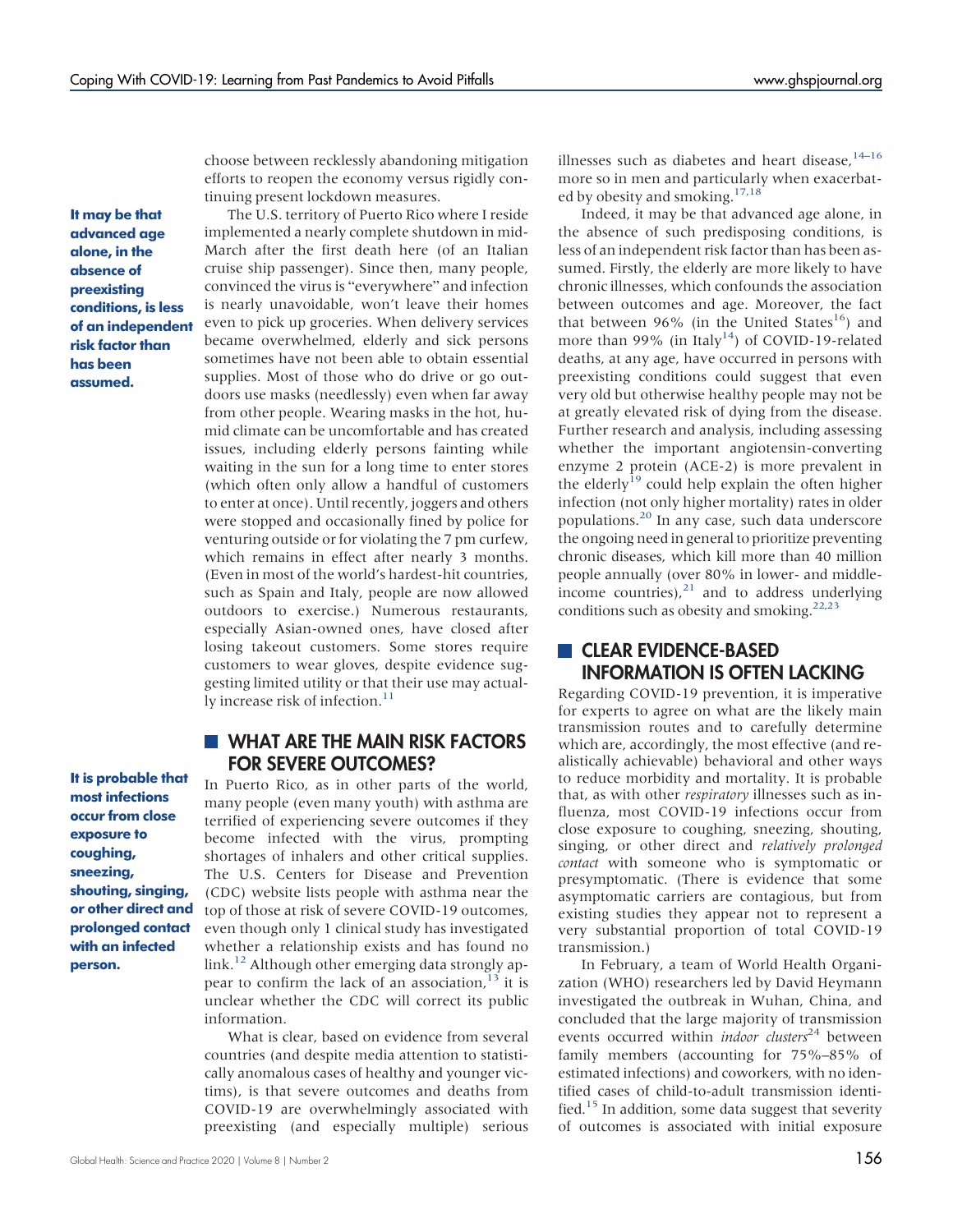viral-load levels. $24-26$  $24-26$  $24-26$  Moreover, it increasingly appears that infection risk from contaminated surfaces has been at least somewhat overstated, as the CDC recently acknowledged. $27$  Indeed, it is conceivable that future science historians may conclude that many current COVID-19 prevention strategies had little if any impact, particularly because they targeted drivers of spread accounting for no more than a small proportion of total infections.

## **HIGH RISK, LOW RISK, OR NO RISK** OF TRANSMISSION

As some experts eventually did with  $HIV<sub>1,4</sub>$  $HIV<sub>1,4</sub>$  $HIV<sub>1,4</sub>$  $HIV<sub>1,4</sub>$  they could also help the public distinguish between those behaviors and situations posing the highest risk for COVID-19 infection, those of likely lower risk (such as the virus lingering on hard surfaces for extended periods), and those of highly unlikely or no risk (such as being outdoors with no one else around). Although the CDC has posted some basic guidance on its website (in the Frequently Asked Questions section) regarding how COVID-19 is mainly transmitted, the public would benefit from a more clearly communicated $^{28}$  $^{28}$  $^{28}$  and much more robust public information campaign (e.g., including the virtual equivalent of placing a leaflet under every U.S. resident's door). This would help reduce time and attention spent addressing lowrisk concerns, such as when healthy people avoid leaving home for necessary activities even if carefully taking precautions.

There is a crucial distinction between risk of indoor transmission—where physical distancing (whether mandated or voluntary) and perhaps other measures<sup>[28,](#page-7-7)[29](#page-7-8)</sup> are critical—versus risk of outdoor transmission, which is far lower (possibly by an order of magnitude) for various reasons, including dissipation of droplets in the  $air^{28,30}$  $air^{28,30}$  $air^{28,30}$  $air^{28,30}$  and the deactivating effects of ultraviolet radiation and heat.<sup>[31](#page-7-10)–[33](#page-7-11)</sup> A contact tracing study from China found that 80% of infections involved household members and 34% involved mass transit (multiple potential transmission routes were considered), whereas only a single infection event of the 7,324 cases investigated was linked to casual out-door transmission.<sup>[28,](#page-7-7)[30](#page-7-9)[,34](#page-7-12)</sup>

Although politicians and the media have been obsessed with the danger of frolicking on beaches (or of participating in protest gatherings), a vastly greater risk is the common (public health) admonition for sick persons to remain home as long as possible before seeking hospital care, without providing access to alternative, clinically-provisioned

quarantine residences, as several Asian countries and Iceland have successfully instituted.<sup>[35](#page-7-13)-[37](#page-7-14)</sup> Delays in seeking care not only diminish survival chances but also expose household members to significant infection risk.<sup>[14,](#page-6-13)[35](#page-7-13)[,36](#page-7-15)[,38](#page-7-16)</sup>

# **IS 6 FEET DISTANCING STRICTLY** NECESSARY?

One example of inconsistent public health messaging is that European and Asian authorities and the WHO recommended physical distancing based on data that droplets containing the virus had been identified almost a meter away from coughing individuals. In the United States, for some reason 1 meter was initially translated into 5 feet and subsequently became "over 6 feet." Although perhaps arguably not the highest priority, it would be useful for the CDC and other experts to determine whether such abundance-of-caution guidance is worth maintaining or perhaps is not scientifically warranted, and may inadvertently feed excessive concern. (In fact, the entire concept of physical or "social" distancing is not specifically relevant to transmission risk, primarily related to respiratory droplets: the pertinent issue is not the distance per se between people's bodies but rather between their faces, particularly if unmasked. For example, if 2 people are positioned back-to-back, then obviously the distance can safely be much less.)

This issue of distancing is particularly relevant as weather improves and outdoor exercise becomes more common, as many health depart-ments<sup>[28](#page-7-7)[,30,](#page-7-9)[39](#page-7-17)</sup> encourage people to do (even though a hypothetical model based on untested assumptions sparked alarm by suggesting that joggers or cyclists could spread the virus over greater distances<sup>40</sup>). And critically, as the economy begins to reopen, it would be especially challenging for some businesses (and eventually schools) to adhere strictly to a 6-foot rule. This could be particularly excessive for outdoor activities, including construction, farming, recreation, and outdoor dining. It is certainly more practical to maintain a distance of about 3 feet than 6 feet in many situations, such as grocery shopping (where interactions are typically brief) or while strolling with a companion.

# COVID-19 AND CHILDREN: MUST SCHOOLS REMAIN CLOSED?

Indeed, it is likely that more "surgical"—more carefully targeted and realistic, evidence-based approaches<sup>[4,](#page-6-3)[41](#page-7-19)–[43](#page-7-20)</sup>—could be similarly efficacious as more extreme isolation strategies that have been

Future historians may conclude that many current prevention strategies had little impact because they taraeted unlikely drivers of infection.

The pertinent factor is not the physical distance between people's bodies, but rather the distance between their faces.

There is a crucial distinction between risk of indoor transmission, where physical distancing is critical, versus the risk of outdoor transmission, which is far lower.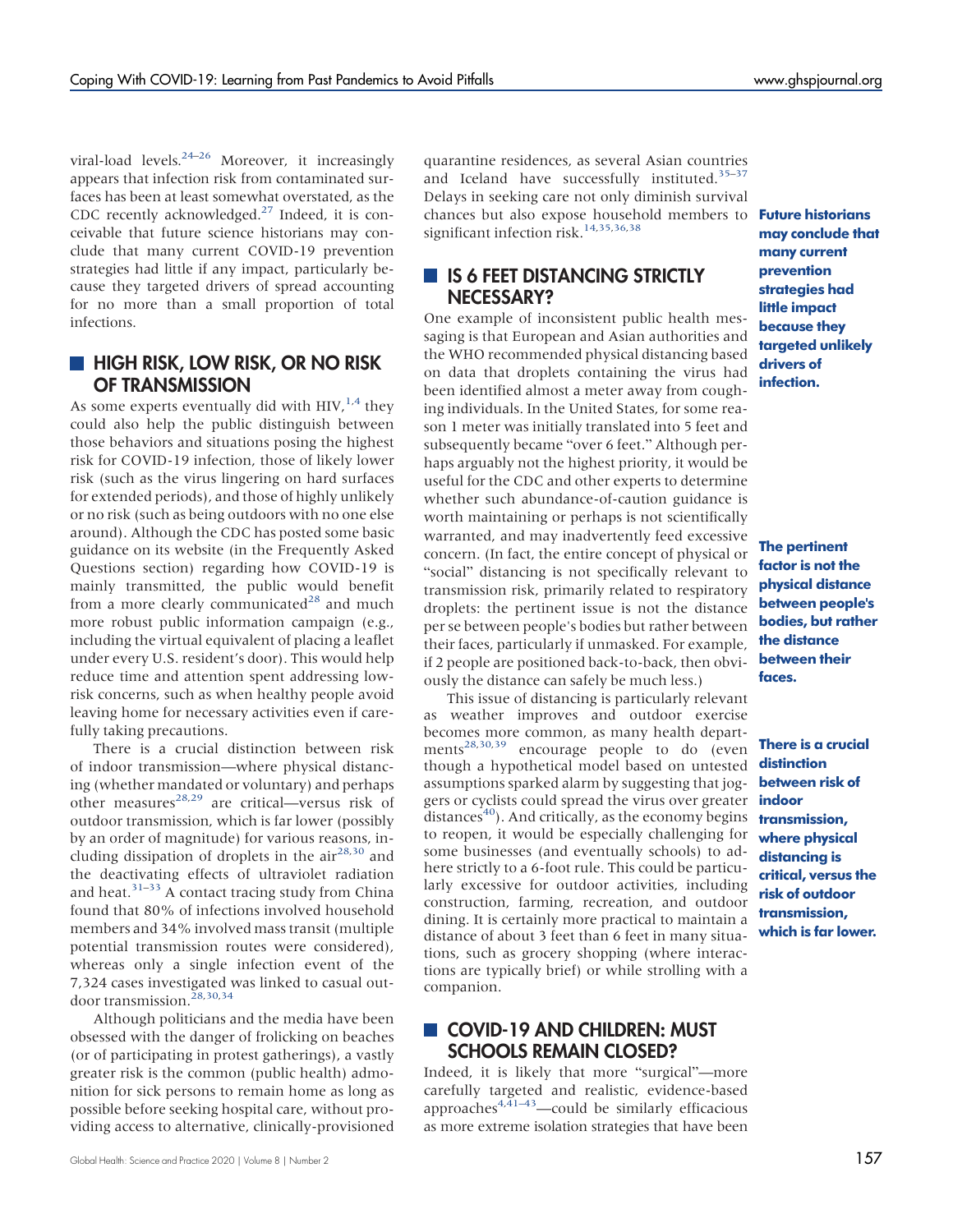widely implemented. For example, Singapore had initially achieved a notably effective response without shutting schools.<sup>44</sup> (However, subsequently there was a surge in cases due to an outbreak in crowded migrant-worker dormitories.) Taiwan, which never closed its schools, has continued to report very few cases.

Growing evidence suggests that children are less likely to become infected. Even if they become infected, they are less contagious than adults.

Similar to the first severe acute respiratory syndrome (SARS) epidemic in  $2002-2004$ ,  $45,46$  $45,46$ the vast majority of children infected with SARS-CoV-2 escape severe outcomes. There has been much media attention to multisystem inflammatory syndrome in children (MIS-C), which has features similar to Kawasaki disease. However, of the more than 7 million COVID-19 infections reported worldwide to date, only a few hundred cases of MIS-C have been identified so far.<sup>47,[48](#page-7-25)</sup> (Although the usual Kawasaki disease is more common in East Asia, in the United States about 5,000 cases occur annually. $48$ ) Of more than 400,000 COVID-19 deaths reported worldwide, some 20 children are known to have died, about half of them in the United States and the rest in Europe. By comparison, more than 200 children died last year from the flu in the United States alone, along with some 10,000 others from various childhood diseases.<sup>49</sup> Further contextualizing the MIS-C and other childhood deaths from COVID-19, in the United States, per-capita mortality in persons aged 85 years and older is 2,000 times higher than in children aged 15 years and younger. $50$  (An intriguing question posed by some researchers is whether MIS-C is definitely or always caused by COVID-19, considering that in some cases up to one-third of afflicted children have tested negative for COVID-19, both on polymerase chain reaction and antibody tests.<sup>51</sup>) Although the emerging MIS-C must be closely monitored, as with Kawasaki disease most cases appear to recover fairly rapidly, especially if detected and treated early[.46](#page-7-23)–[48](#page-7-25)

Because young people typically come in contact with many other children and adults, they are often efficient spreaders of respiratory pathogens. However, growing evidence suggests that, as with the earlier SARS, <sup>[45](#page-7-22)[,46](#page-7-23)</sup> children are less likely to become infected with SARS-CoV-2. $52-58$  $52-58$  $52-58$ According to the CDC, only about 1.5% of U.S. cases of COVID-19 have been reported in persons aged 18 years or younger.<sup>[59](#page-8-2)</sup> Researchers theorize that previous exposure to other coronaviruses (e.g., those producing many of the common colds frequently acquired by children) may confer some partial resistance to SARS-CoV-2.<sup>47[,52](#page-8-0)[,54](#page-8-3)</sup> Interestingly, when blood samples collected before fall 2019 (i.e., before people began getting infected) were analyzed, about half the people studied appeared to already have some protective T-cell immunity to the new virus, resulting from past exposure to other coronaviruses[.60](#page-8-4) Importantly, young people also produce smaller amount of the aforementioned ACE-2 protein, a critical nasal cell entry point for both SARS viruses[.19](#page-6-17)[,47](#page-7-24)[,52](#page-8-0)

Moreover, the evidence suggests that even when children do become infected, they are probably con-siderably less contagious than adults.<sup>46,[53](#page-8-5)–[58](#page-8-1)[,62](#page-8-6)</sup> A recent German study found viral loads in infected children at levels comparable to adults. However, the number of children studied was very small and other methodological concerns have been raised. More importantly, although for some pathogens (such as HIV) viral load is highly associated with infectivity, the implications of viral load for COVID-19 clinical progression and contagiousness remain unclear.<sup>[53,](#page-8-5)[54](#page-8-3)[,61](#page-8-7)</sup> Because the many asymptomatic youth infected with COVID-19 are not coughing or sneezing, they emit far fewer infectious droplets. And remarkably, contact tracing studies conducted in China, Iceland, Netherlands, and United Kingdom have failed to identify a single case of child-toadult infection of thousands of transmission events analyzed.<sup>15[,36](#page-7-15)[,52](#page-8-0)–[57](#page-8-8)</sup> A review of household transmission studies from several Asian countries concluded that less than 10% of household clusters involved a child index case, $62$  and a analysis of different COVID-19 interventions in the United States found no evidence for the impact of school closures.<sup>63</sup>

It should be noted that some of these data probably underestimate children's actual contagiousness, as they were collected after lockdowns and other mitigation measures had been implemented. However, the striking findings from the contact tracing studies in particular, as well as the evidently significant biological differences between COVID-19 and other respiratory pathogens, suggest that children are not major sources of infection, especially as compared to the common cold strains of coronaviruses, for example.

Even without the substantial amount of data that emerged subsequently (which presumably would have reduced the predicted impact of school closures), in March 2020, modelers from the Imperial College of London estimated that closing schools might prevent only 2%–4% of premature deaths in the United Kingdom (i.e., predominantly of older adults with predisposing conditions such as chronic diseases, obesity, and smoking, who could become directly or indirectly infected from schoolchildren.) $64$  In contrast, the modelers estimated that 17%–21% of total deaths can be prevented from self-quarantining at home.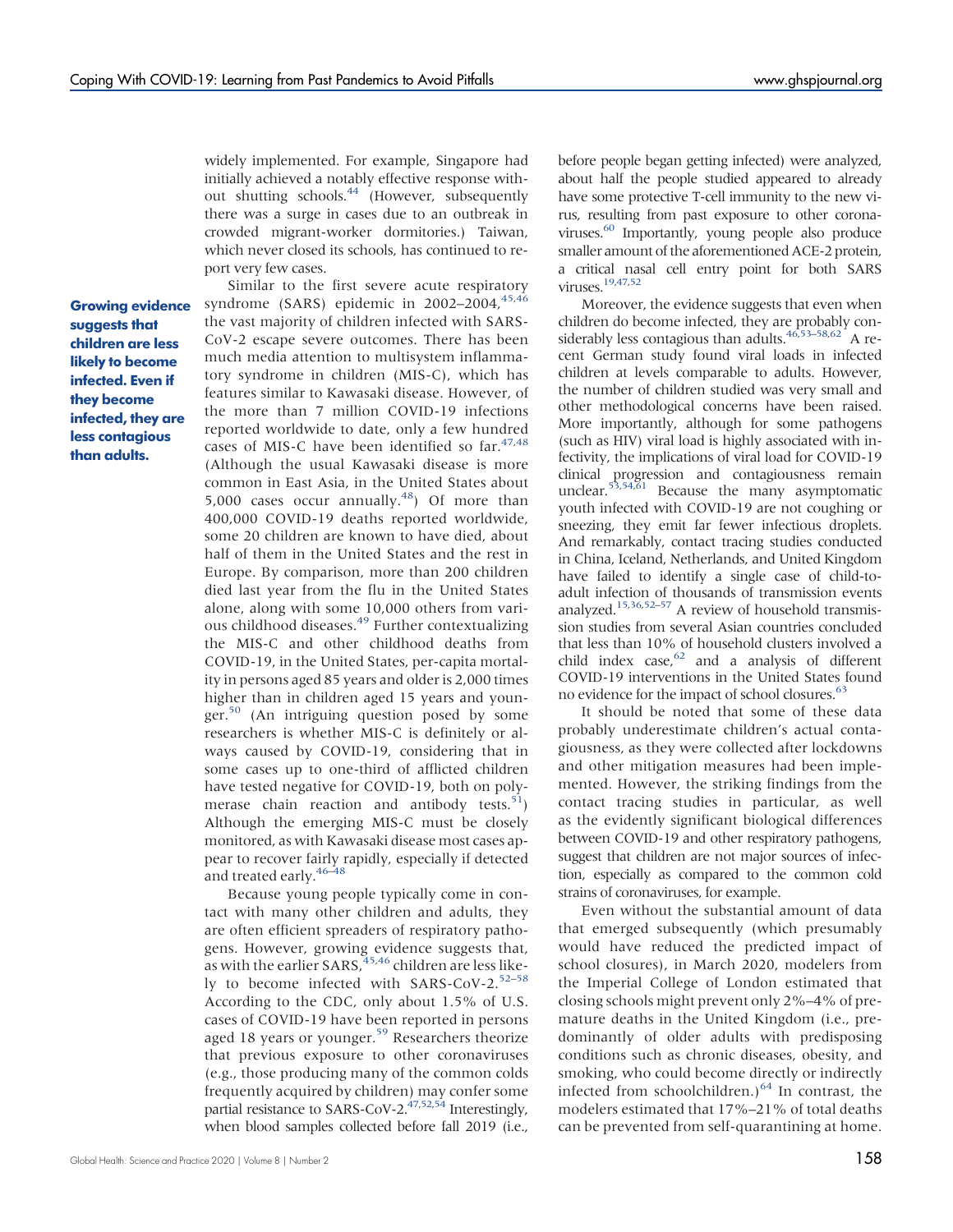In Denmark, Norway, and New Zealand, where schools reopened in April 2020, the numbers of new COVID-19 cases have continued to fall, similar to trends in Finland, France, Germany, Netherlands, and Vietnam, where schools all reopened in mid-May or earlier (though cases have increased in Madagascar, but perhaps not mainly due to reopening schools). It will, of course, be vitally important to implement adequate testing and safety measures for teachers and other school employees $68,69$  $68,69$  and to closely monitor the data as schools also begin reopening in Australia, Israel, Japan, and elsewhere (even as some U.S. school districts and colleges have announced that fall 2020 instruction will be conducted strictly online). (In Switzerland, health authorities also announced permission for grand-parents to hug their young grandchildren.<sup>[70](#page-8-13)</sup>)

Certainly, as decisions are made regarding the reopening of schools, it must be taken into account that school closures have been depriving over a billion students worldwide of essential classroom learning, vital social connections, and physical activity. In addition, socioeconomic disparities are increasingly exacerbated, as some families have the technological, parental academic assistance, and other resources to enhance online learning, while less privileged children fall further behind.<sup>[54,](#page-8-3)[55](#page-8-14)[,58](#page-8-1)[,71](#page-8-15)</sup> Other huge consequences of school closures include documented surges in child abuse; hunger from missed subsidized meals; and greater anxiety, depression and isolation, which often are most acutely experienced by students with autism, Down syndrome, attentiondeficit/hyperactivity disorder and other special needs challenges.[71](#page-8-15)–[80](#page-8-16)

# ONE ALTERNATIVE TO LOCKDOWN: MOVING TOWARD HERD IMMUNITY?

Although many experts continue to believe that stayin-place measures are needed to flatten the curve, others have proposed a Phase 2 alternative—instead of attempting to prevent any new infections—of essentially allowing younger and healthier people to gradually return to work and school, based on a herd-immunity strategy.<sup>43,[44,](#page-7-21)[81,](#page-8-17)[82](#page-8-18)</sup> Although many of them could eventually become infected, most individuals would be expected to experience relatively mild to moderate symptoms and, ideally after self-quarantining, would effectively be "naturally vaccinated" (i.e., they would presumably no longer be contagious, for perhaps a year or more). Such an approach assumes, of course, that reinfection is

uncommon, which—although most experts be- If previous lieve is quite probably the case—remains unconfirmed. $8\overline{3},84$  $8\overline{3},84$  Note that if previous infection does not confer immunity, it may prove very difficult to develop a vaccine that does so.

This sort of herd-immunity approach could be strongly enhanced by large-scale antibody testing to identify previous infection, as China, Germany, Spain, United Kingdom, and some U.S. locales have begun to implement.<sup>[85,](#page-9-2)[86](#page-9-3)</sup> Crucially, we must determine how best to isolate or otherwise protect the most vulnerable populations from infection—certainly no easy task. If it were to be the case, as previously discussed, that elderly but otherwise healthy people are not actually at considerably greater risk of severe illness or death, then vulnerable clearly this would make the challenge somewhat **populations from** less daunting. However, the evidence is not yet sufficient to base policy on this still-hypothetical certainly no easy possibility.

Although obviously far from ideal, something akin to such an alternative approach may emerge (including perhaps in some lower-income regions) as one of the least terrible, more realistic longer-term alternatives, until a vaccine is available. Interest in such strategies is intensified by the potential for a resurgence of infections once containment measures are eased, including a possible second wave in late 2020 and early 2021. Outcomes will need to be rigorously assessed in places like Sweden, where despite most businesses and schools having stayed open, COVID-19 deaths have been declining, though not as sharply as in most other European countries.<sup>[87](#page-9-4)</sup>

# **WHAT CAN WE LEARN FROM PLACES** THAT DID NOT IMPOSE A FULL LOCKDOWN?

Ongoing attention has focused on Sweden's percapita death rate being much higher than in other meals. Scandinavian countries. However, a crucial difference is that in Sweden most reported cases (not only deaths) have occurred heavily among the elderly, $^{20}$  particularly those residing in long-term care homes—similarly to the situation in Belgium, France, Italy, Netherlands, Spain, and the United Kingdom[.50,](#page-7-27)[87](#page-9-4)[,88](#page-9-5) Those countries (and, for example, the New York/New Jersey area) all have higher reported death rates than Sweden, despite tightly locking down since at least late March 2020. That Sweden's COVID-19 mortality is lower than in those European countries becomes even more evident if comparing via excess mortality (current deaths compared to typical levels in preceding

infection does not provide immunity, vaccines are also unlikely to work.

Crucially, we must determine how best to isolate or otherwise protect the most infection task.

School closures have deprived over a billion students of academic progress, social connections, physical activity, and subsidized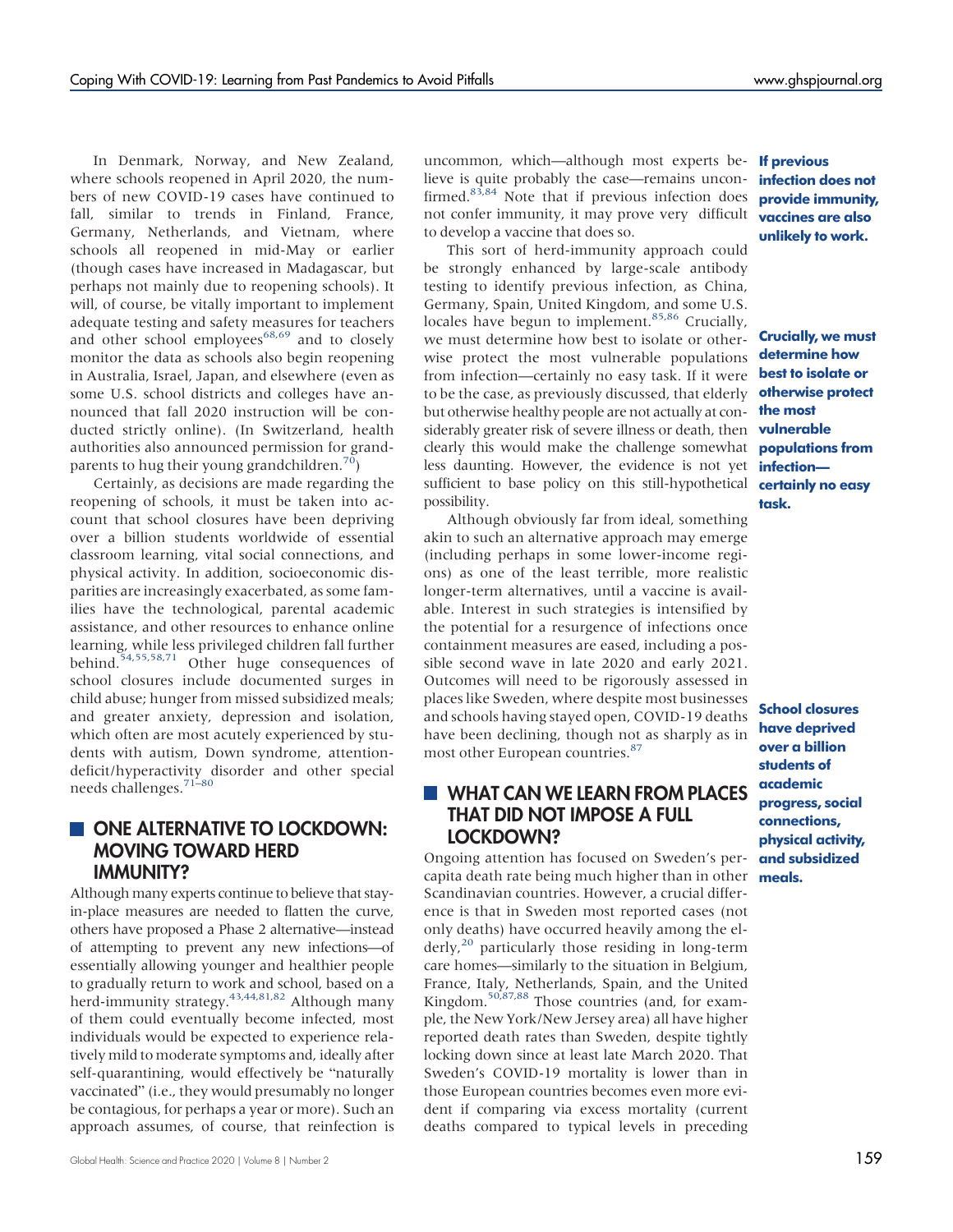The urge to apply an either/or, onesize-fits-all approach should be resisted.

It is noteworthy that in the 5 U.S. states that never imposed stricter isolation measures, observable increases in new cases have not occurred.

Belgium and Sweden are 2 European countries that appear to have maintained near completely ac-curate data on COVID-19 mortality.<sup>[89](#page-9-6)</sup> Thus, although official statistics would suggest, for example, that Belgium's death rate is not only the world's highest but is about double that of neighboring Netherlands', if instead the comparison is based upon excess mortality, the 2 countries' actual death rates appear much more similar.<sup>[89](#page-9-6)</sup> (It could, therefore, be mistaken to conclude that Belgium's mitigation efforts have necessarily been inferior to the Netherlands'since the more pertinent explanation may simply involve an issue of data reporting quality.) Very importantly, all of the aforementioned places, including Sweden, have failed to implement adequate control measures in elderly residences[.50,](#page-7-27)[87](#page-9-4)[,88](#page-9-5) Whereas in Denmark and Norway, similar to the situation in Germany, Japan, and South Korea, a much larger proportion of infections has for some reason occurred in relatively younger people, $^{20}$  consequently resulting in considerably lower COVID-19 death rates.

years) instead of relying on official mortality data.

Apparently also very salient, if rarely mentioned, is that recent immigrants in Sweden have suffered disproportionally far greater infection and mortality rates, reportedly due in part to insuffi-ciently targeted prevention campaigns.<sup>90[,91](#page-9-8)</sup> By one estimate, perhaps 40% of all COVID-19 deaths in the capital city, Stockholm, have been solely among Somali refugees (who comprise a minority of foreign-born immigrants in the city, after Iraqis, Syrians, and Afghans, in that order). $90$  Non-European residents also comprise—differently than the case elsewhere in Scandinavia—the majority of the country's nursing home employees.<sup>90</sup> Although certainly understandable, the possible fear by the Swedish government of a xenophobic or Islamophobic backlash may, however, have resulted in grave public health consequences, reminiscent of prevention campaigns during the earlier AIDS years that shifted attention, also understandably but similarly deleteriously, away from those at highest risk to avoid homophobia and discrimination against marginalized groups. $1,3$  $1,3$ 

It also appears noteworthy that in the 5 U.S. states that never imposed stricter isolation measures, $92$  observable increases in new cases have not occurred, as compared to demographically and otherwise similar neighboring rural states that implemented tight lockdowns.<sup>[93](#page-9-10)</sup> This observation is consistent with the fact that modeling predictions in late April 2020 of a sharp uptick of death across the United States, <sup>[94](#page-9-11)</sup> as many (largely

rural) states began reopening, turned out to be considerably overdrawn.<sup>[93](#page-9-10)[,95](#page-9-12)</sup>

A key implication of the experience from the 5 non-lockdown U.S. states and Sweden is not that death rates in those places have been lower than elsewhere, but if outcomes generally have not been worse, this suggests that similar results may be achieved at a less drastic economic and societal cost. (In the case of Sweden, a fairer comparison would be to more epidemiologically similar European countries, rather than utilizing the "ecological fallacy" of comparing its experience only to the other Scandinavian nations.) In any case, the urge to apply an either/or, one-size-fitsall approach, which also hampered the response to AIDS and some other past health crises,  $1,2,4,5$  $1,2,4,5$  $1,2,4,5$  $1,2,4,5$ should be questioned, including in lower- and middle-income world regions.<sup>[93,](#page-9-10)[96](#page-9-13)–[100](#page-9-14)</sup>

## UNINTENDED CONSEQUENCES OF THE GLOBAL LOCKDOWN COULD BE MASSIVE

It is crucial that an evidence-based and transparent debate underpin decisions, $41$  obviously taking into consideration the unprecedented consequences of financial collapse and lost income resulting from a prolonged economic shutdown,[9](#page-6-8)[,44](#page-7-21),[82,](#page-8-18)[99](#page-9-15)–[105](#page-9-16) as most painfully experienced among socioeconomically disadvantaged popula-tions.<sup>[106](#page-9-17)</sup> Such disruptions are being felt most dangerously in the lowest-income regions of sub-Saharan Africa and South Asia, where the prospect looms for unintended consequences of harrowing proportions.<sup>[73,](#page-8-19)[96](#page-9-13)–[102,](#page-9-18)[105](#page-9-16)[,107](#page-9-19)</sup> These include potentially vast increases in deaths from malaria, tuberculosis, measles, polio, diarrheal and other diseases, and malnutrition, as vaccination, maternal and child health, family planning, and other basic services are suspended due to lockdowns or are deprioritized while health efforts increasingly focus on COVID-19.[71](#page-8-15)[,96](#page-9-13)–[99](#page-9-15)[,108](#page-9-20)–[113](#page-9-21) Considering that young children are likely to be particularly impacted, this would represent an even greater magnitude of devastation if measured in terms of years-of-life-lost, and not only via crude mortality numbers.

The catastrophic number of deaths directly resulting from COVID-19—which eventually may eclipse the estimated 1 million from the "Hong Kong" flu in 1968–1969, $^{114}$  $^{114}$  $^{114}$  (when the world's population was less than half of today's)—along with the many who could suffer long-term se-quelae,<sup>[115](#page-10-1)[,116](#page-10-2)</sup> must be considered alongside the increased mortality and compromised outcomes for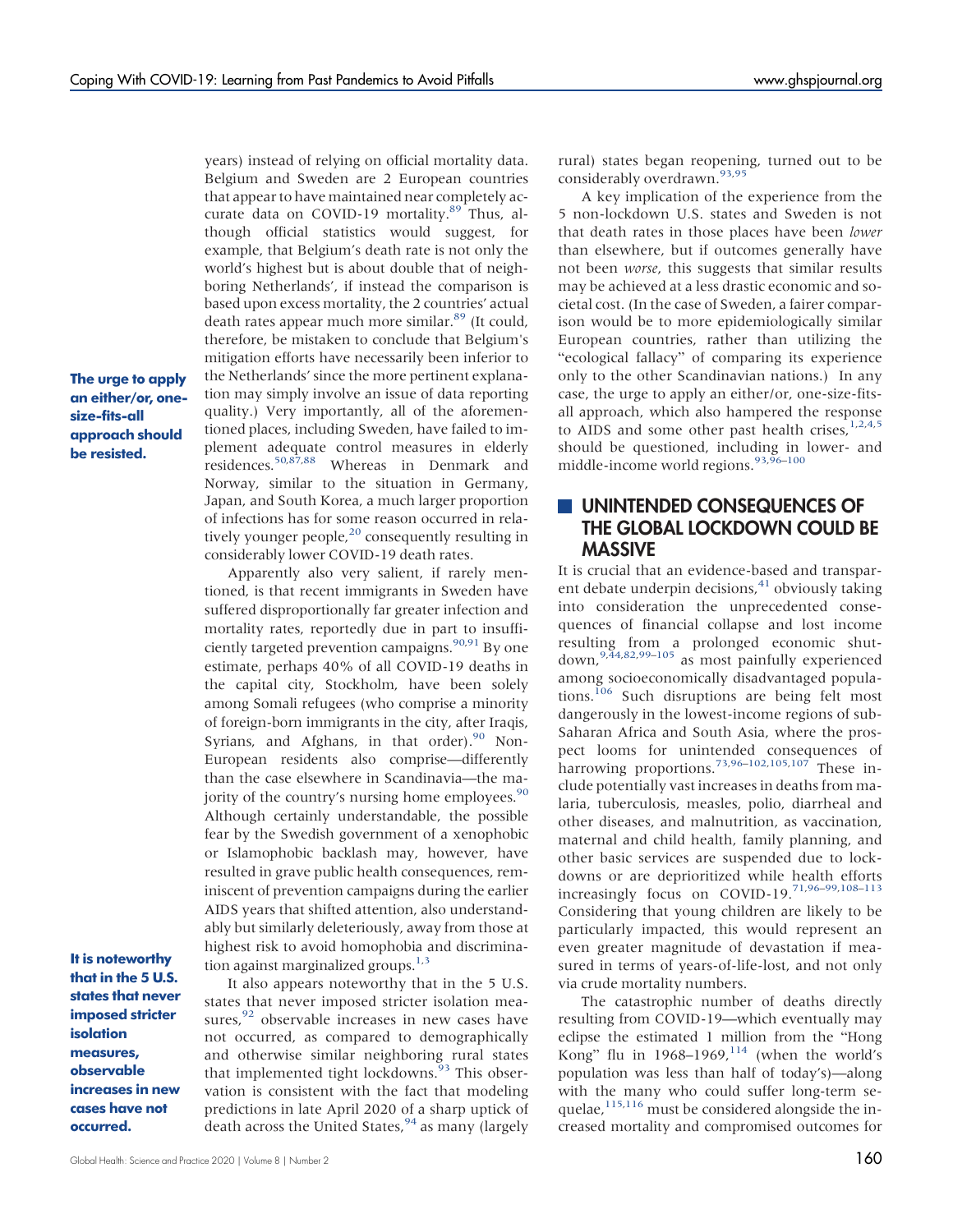the numerous persons suffering from non-COVID-19-related cardiac arrest, stroke, appendicitis, and other urgent conditions who have been denied medical attention or have delayed treatment for fear of seeking hospital care.<sup>[38](#page-7-16)[,117](#page-10-3)-[119](#page-10-4)</sup>

Moreover, job losses and mass school closures from the lockdowns are intensifying socioeconomic disparities, including potentially dooming hundreds of millions of children to long-term educational, psychosocial, and vocational disadvantages[.54,](#page-8-3)[55](#page-8-14),[58](#page-8-1)[,64](#page-8-10)[,71,](#page-8-15)[75](#page-8-20)[,78](#page-8-21)[,99](#page-9-15) Policy makers, such as the WHO, foreign donors, and local governments, appear to be making enormously consequential decisions without fully taking into account some key demographic as well as potentially sig-nificant climate<sup>[31](#page-7-10)-[33,](#page-7-11)[120](#page-10-5)</sup> and childhood vaccine-related<sup>[121,](#page-10-6)[123](#page-10-7)</sup> differences between lower-income regions (characterized typically by more rural populations and an age pyramid dominated by young people) and Europe and North America (more urban, older, and often more obese populations, thus probably much more vulnerable to COVID-19 mortality).<sup>[96](#page-9-13)-[99](#page-9-15),[124](#page-10-8),[125](#page-10-9)</sup>

<span id="page-6-12"></span><span id="page-6-11"></span><span id="page-6-10"></span><span id="page-6-9"></span>Furthermore, it is critical to consider the consequences of remaining inside (often cramped) living quarters for extended durations, including reported increases in domestic violence<sup>[126](#page-10-10)–[128](#page-10-11)</sup> and child abuse, $72-74,127$  $72-74,127$  $72-74,127$  $72-74,127$  as well as other physical and mental health issues related to chronic diseases<sup>[30](#page-7-9)</sup>; obesity<sup>79</sup>; social isolation<sup>10</sup>; anxiety, depression, and suicide<sup>[10](#page-6-9)[,30](#page-7-9)[,39,](#page-7-17)[75](#page-8-20)-78</sup>; obsessivecompulsive disorder<sup>129</sup>; poisoning from overuse of toxic cleaning products<sup>[10](#page-6-9)</sup>; and autism, attentiondeficit/hyperactivity disorder, and other develop-mental challenges.<sup>[80](#page-8-16)</sup> As has occasionally occurred with other health crises such as  $HIV/AIDS$ ,<sup>1,[6](#page-6-5)</sup> we must not lose sight of the bigger picture. It is sadly possible, especially in the lowest-income regions, that the remedy could be worse—perhaps tragically even far worse—than the disease itself.

<span id="page-6-18"></span><span id="page-6-14"></span><span id="page-6-13"></span>Acknowledgments: The following individuals generously contributed to the formulation, refinement, and editing of this article: Coloma Araujo, Mark Tilton, Glenn Post, Patricia Rice Doran, David Wolfson, Robert Bailey, Roy Jacobstein, Norman Hearst, Erin Bromage, Carla Schierholt, Khalidah Bello, Lee Ross, Helen Epstein, Arthur Allen, Craig Timberg, Lewis Lucke, John Stanback, Edward Green, Gregg Gonsalves, Richard Cash, and Jim Shelton.

Competing interests: None declared.

#### **REFERENCES**

- <span id="page-6-16"></span><span id="page-6-15"></span><span id="page-6-0"></span>1. Timberg C, Halperin D. Tinderbox: How the West Sparked the AIDS Epidemic and How the World Can Finally Overcome It. New York: Penguin Books; 2012.
- <span id="page-6-17"></span><span id="page-6-1"></span>2. Epstein H. The Invisible Cure: Why We Are Losing the Fight Against AIDS in Africa. New York: Farrar, Straus, & Giroux; 2007.
- <span id="page-6-8"></span><span id="page-6-7"></span><span id="page-6-6"></span><span id="page-6-5"></span><span id="page-6-4"></span><span id="page-6-3"></span><span id="page-6-2"></span>3. Roiphe K. Last Night in Paradise: Sex and Morals at the Century's End. New York: Little, Brown & Co.; 1997.
	- 4. Marcus J. Quarantine fatigue is real. The Atlantic. May 11, 2020. Accessed May 26, 2020. [https://www.theatlantic.com/ideas/](https://www.theatlantic.com/ideas/archive/2020/05/quarantine-fatigue-real-and-shaming-people-wont-help/611482/) [archive/2020/05/quarantine-fatigue-real-and-shaming-people](https://www.theatlantic.com/ideas/archive/2020/05/quarantine-fatigue-real-and-shaming-people-wont-help/611482/)[wont-help/611482/](https://www.theatlantic.com/ideas/archive/2020/05/quarantine-fatigue-real-and-shaming-people-wont-help/611482/)
	- 5. Potts M, Halperin DT, Kirby D, et al. Public health. reassessing HIV prevention. Science. 2008;320(5877):749–750. [CrossRef](https://doi.org/10.1126/science.1153843). **[Medline](http://www.ncbi.nlm.nih.gov/pubmed/18467575)**
	- 6. Halperin D. Putting a plague in perspective. New York Times. January 1, 2008. Accessed May 26, 2020. [https://www.nytimes.](https://www.nytimes.com/2008/01/01/opinion/01halperin.html) [com/2008/01/01/opinion/01halperin.html](https://www.nytimes.com/2008/01/01/opinion/01halperin.html)
	- 7. Timberg C. Death counts become the rhythm of the pandemic in the absence of national mourning. Washington Post. May 24, 2020. Accessed May 26, 2020. [https://www.washingtonpost.com/](https://www.washingtonpost.com/technology/2020/05/24/death-counts-become-rhythm-pandemic-absence-national-mourning/) [technology/2020/05/24/death-counts-become-rhythm](https://www.washingtonpost.com/technology/2020/05/24/death-counts-become-rhythm-pandemic-absence-national-mourning/)[pandemic-absence-national-mourning/](https://www.washingtonpost.com/technology/2020/05/24/death-counts-become-rhythm-pandemic-absence-national-mourning/)
	- 8. Witte M, Allen M. A meta-analysis of fear appeals: implications for effective public health campaigns. Health Educ Behav. 2000; 27 (5):591–615. [CrossRef.](https://doi.org/10.1177/109019810002700506) [Medline](http://www.ncbi.nlm.nih.gov/pubmed/11009129)
	- 9. Stephens B. It's dangerous to be ruled by fear. New York Times. March 20, 2020. Accessed May 26, 2020. [https://www.nytimes.](https://www.nytimes.com/2020/03/20/opinion/coronavirus-data.html) [com/2020/03/20/opinion/coronavirus-data.html](https://www.nytimes.com/2020/03/20/opinion/coronavirus-data.html)
	- 10. Ripley A. Five ways to conquer your covid-19 fears. Washington Post. April 6, 2020. Accessed May 26, 2020. [https://www.](https://www.washingtonpost.com/opinions/2020/04/06/five-ways-conquer-your-covid-19-fears/) [washingtonpost.com/opinions/2020/04/06/five-ways-conquer](https://www.washingtonpost.com/opinions/2020/04/06/five-ways-conquer-your-covid-19-fears/)[your-covid-19-fears/](https://www.washingtonpost.com/opinions/2020/04/06/five-ways-conquer-your-covid-19-fears/)
	- 11. Gallagher S. Coronavirus: can latex gloves protect you from catching deadly virus? The Independent. May 6, 2020. Accessed May 26, 2020. [https://www.independent.co.uk/life-style/health](https://www.independent.co.uk/life-style/health-and-families/coronavirus-do-gloves-work-stop-virus-spread-symptoms-outbreak-a9362871.html)[and-families/coronavirus-do-gloves-work-stop-virus-spread](https://www.independent.co.uk/life-style/health-and-families/coronavirus-do-gloves-work-stop-virus-spread-symptoms-outbreak-a9362871.html)[symptoms-outbreak-a9362871.html](https://www.independent.co.uk/life-style/health-and-families/coronavirus-do-gloves-work-stop-virus-spread-symptoms-outbreak-a9362871.html)
	- 12. Zhang JJ, Dong X, Cao YY, et al. Clinical characteristics of 140 patients infected with SARS-CoV-2 in Wuhan, China. Allergy. 2020; Published online February 19, 2020. [CrossRef.](https://doi.org/10.1111/all.14238) [Medline](http://www.ncbi.nlm.nih.gov/pubmed/32077115)
	- 13. Hakim D. Asthma is absent among top Covid-19 risk factors, early data shows. New York Times. April 16, 2020. Accessed May 26, 2020. [https://www.nytimes.com/2020/04/16/health/](https://www.nytimes.com/2020/04/16/health/coronavirus-asthma-risk.html) [coronavirus-asthma-risk.html](https://www.nytimes.com/2020/04/16/health/coronavirus-asthma-risk.html)
	- 14. Ebhardt T, Remondini C, Bertacche M. 99% of those who died from virus had other illness, Italy says. Bloomberg News. March 18, 2020. Accessed May 26, 2020. [https://www.bloomberg.com/](https://www.bloomberg.com/news/articles/2020-03-18/99-of-those-who-died-from-virus-had-other-illness-italy-says) [news/articles/2020-03-18/99-of-those-who-died-from-virus](https://www.bloomberg.com/news/articles/2020-03-18/99-of-those-who-died-from-virus-had-other-illness-italy-says)[had-other-illness-italy-says](https://www.bloomberg.com/news/articles/2020-03-18/99-of-those-who-died-from-virus-had-other-illness-italy-says)
	- 15. World Health Organization (WHO). Report of the WHO-China Joint Mission on Coronavirus Disease 2019 (COVID-19). Published February 24, 2020. Accessed May 26, 2020. [https://www.who.](https://www.who.int/docs/default-source/coronaviruse/who-china-joint-mission-on-covid-19-final-report.pdf) [int/docs/default-source/coronaviruse/who-china-joint-mission](https://www.who.int/docs/default-source/coronaviruse/who-china-joint-mission-on-covid-19-final-report.pdf)[on-covid-19-final-report.pdf](https://www.who.int/docs/default-source/coronaviruse/who-china-joint-mission-on-covid-19-final-report.pdf)
	- 16. Garg S, Kim K, Whitaker M. Hospitalization rates and characteristics of patients hospitalized with laboratory-confirmed coronavirus disease 2019-COVID-NET, 14 states, March 1-30, 2020. MMWR Morb Mortal Wkly Rep. 2020; 69(15);458–464. [CrossRef](https://doi.org/10.15585/mmwr.mm6915e3). **[Medline](http://www.ncbi.nlm.nih.gov/pubmed/32298251)**
	- 17. Forrest A. Coronavirus: obesity doubles risk of needing hospital treatment, study suggests. The Independent. May 7, 2020. Accessed May 26, 2020. [https://www.independent.co.uk/news/](https://www.independent.co.uk/news/health/coronavirus-obesity-doubles-risk-hospital-treatment-covid-19-a9503196.html) [health/coronavirus-obesity-doubles-risk-hospital-treatment-covid-](https://www.independent.co.uk/news/health/coronavirus-obesity-doubles-risk-hospital-treatment-covid-19-a9503196.html)[19-a9503196.html](https://www.independent.co.uk/news/health/coronavirus-obesity-doubles-risk-hospital-treatment-covid-19-a9503196.html)
	- 18. Patanavanich R, Glantz SA. Smoking is associated with COVID-19 progression: a meta-analysis. Preprint. Posted online April 16, 2020. medRxiv. [CrossRef](https://doi.org/10.1101/2020.04.13.20063669)
	- 19. Patel AB, Verma A. Nasal ACE2 Levels and COVID-19 in children. JAMA. Published online May 20, 2020. [CrossRef](https://doi.org/10.1001/jama.2020.8946). [Medline](http://www.ncbi.nlm.nih.gov/pubmed/32432681)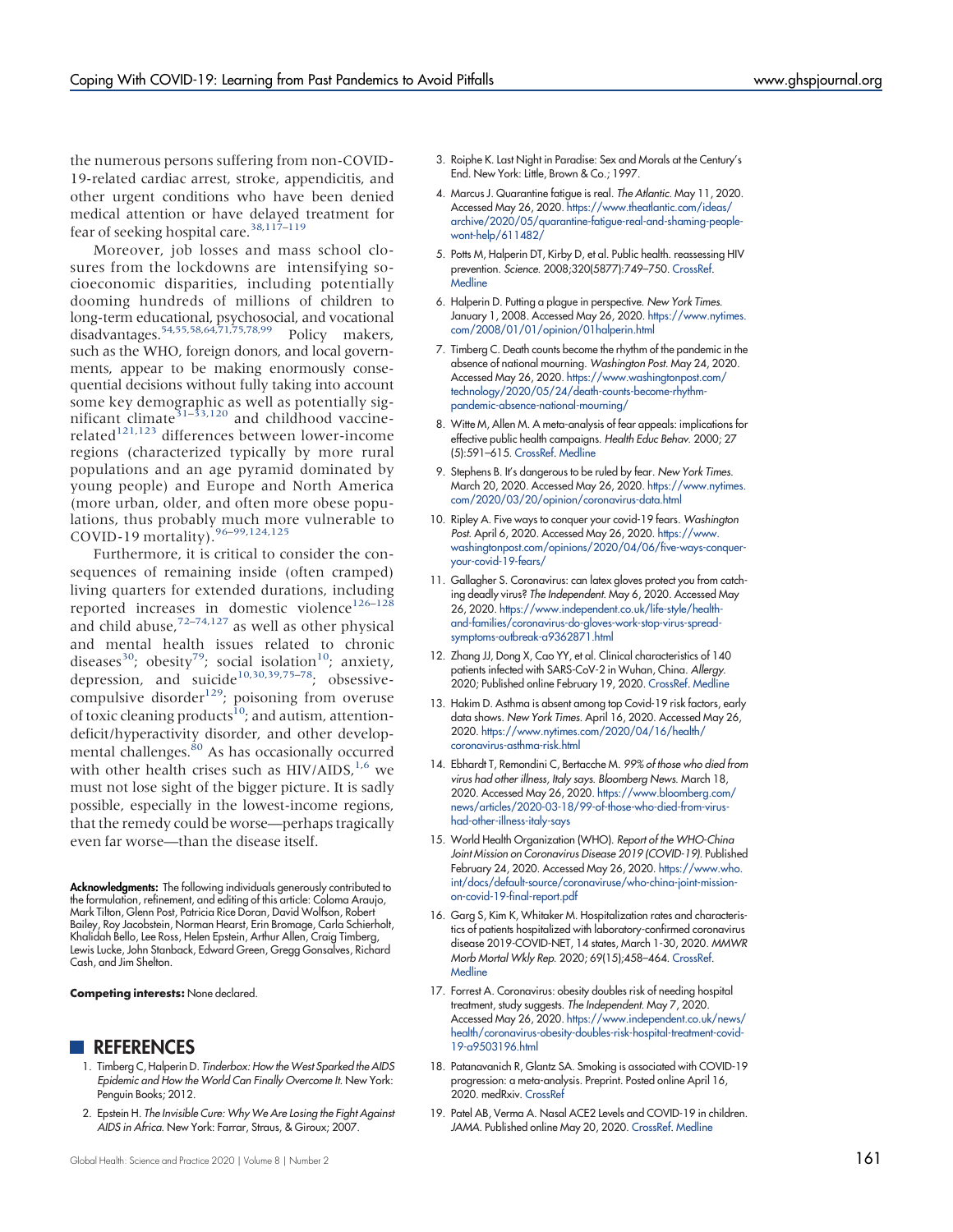- <span id="page-7-0"></span>20. Statista.com. Number of coronavirus cases by age group (for various countries); May 2020. Accessed May 26, 2020. [https://](https://www.statista.com/topics/5994/the-coronavirus-disease-covid-19-outbreak/) [www.statista.com/topics/5994/the-coronavirus-disease-covid-](https://www.statista.com/topics/5994/the-coronavirus-disease-covid-19-outbreak/)[19-outbreak/](https://www.statista.com/topics/5994/the-coronavirus-disease-covid-19-outbreak/)
- <span id="page-7-1"></span>21. United Nations News. Chronic illnesses: UN stands up to stop 41 million avoidable deaths per year. UN News. September 27, 2018. Accessed May 26, 2020. [https://news.un.org/en/story/2018/](https://news.un.org/en/story/2018/09/1021132) [09/1021132](https://news.un.org/en/story/2018/09/1021132)
- <span id="page-7-2"></span>22. Finkelstein, EA, Trogdon JG, Cohen W, Dietz W. Annual medical spending attributable to obesity: payer-and service-specific estimates. Health Aff. 2009;28(5):w822–w831. [CrossRef.](https://doi.org/10.1377/hlthaff.28.5.w822) [Medline](http://www.ncbi.nlm.nih.gov/pubmed/19635784)
- <span id="page-7-3"></span>23. Halperin D. Puerto Rico's man-made disasters will kill more people than natural catastrophes. Miami Herald. January 20, 2020. Accessed May 26, 2020. [https://www.miamiherald.com/](https://www.miamiherald.com/opinion/op-ed/article239463738.html) [opinion/op-ed/article239463738.html](https://www.miamiherald.com/opinion/op-ed/article239463738.html)
- <span id="page-7-4"></span>24. Little L, Read RC, Amlôt R, et al. Reducing risks from coronavirus transmission in the home—the role of viral load. BMJ. 2020; 369. [CrossRef.](https://doi.org/10.1136/bmj.m1728) [Medline](http://www.ncbi.nlm.nih.gov/pubmed/32376669)
- 25. Camero K. How long you are exposed to coronavirus can determine if you get sick, experts say. Miami Herald. May 19, 2020. Accessed June 8, 2020. [https://www.miamiherald.com/news/](https://www.miamiherald.com/news/coronavirus/article242846836.html) [coronavirus/article242846836.html](https://www.miamiherald.com/news/coronavirus/article242846836.html)
- <span id="page-7-5"></span>26. Kolata G. Why are some people so much more infectious than others? New York Times. April 12, 2020. Updated April 13, 2020. [https://www.nytimes.com/2020/04/12/health/coronavirus](https://www.nytimes.com/2020/04/12/health/coronavirus-superspreader-why-infectious.html)[superspreader-why-infectious.html](https://www.nytimes.com/2020/04/12/health/coronavirus-superspreader-why-infectious.html)
- <span id="page-7-6"></span>27. Guarino B, Achenbach J. Virus 'does not spread easily' from contaminated surfaces or animals, revised CDC website state. Washington Post. May 21, 2020. Accessed May 26, 2020. [https://www.washingtonpost.com/health/2020/05/21/virus](https://www.washingtonpost.com/health/2020/05/21/virus-does-not-spread-easily-contaminated-surfaces-or-animals-revised-cdc-website-states/)[does-not-spread-easily-contaminated-surfaces-or-animals](https://www.washingtonpost.com/health/2020/05/21/virus-does-not-spread-easily-contaminated-surfaces-or-animals-revised-cdc-website-states/)[revised-cdc-website-states/](https://www.washingtonpost.com/health/2020/05/21/virus-does-not-spread-easily-contaminated-surfaces-or-animals-revised-cdc-website-states/)
- <span id="page-7-7"></span>28. Bromage E. The risks: know them, avoid them. Erin Bromage: COVID-19 Musings blog. May 6, 2020. Updated May 20, 2020. Accessed May 26, 2020. [https://erinbromage.wixsite.com/](https://erinbromage.wixsite.com/covid19/post/the-risks-know-them-avoid-them) [covid19/post/the-risks-know-them-avoid-them](https://erinbromage.wixsite.com/covid19/post/the-risks-know-them-avoid-them)
- <span id="page-7-8"></span>29. Ontario Agency for Health Protection and Promotion (Public Health Ontario). Review of "COVID-19 outbreak associated with air conditioning in restaurant, Guangzhou, China, 2020." Toronto, Canada: Queen's Printer for Ontario; 2020. [https://www.](https://www.publichealthontario.ca/-/media/documents/ncov/research/research-covid-19-outbreak-air-conditioning-restaurant-guangzhou.pdf) [publichealthontario.ca/-/media/documents/ncov/research/](https://www.publichealthontario.ca/-/media/documents/ncov/research/research-covid-19-outbreak-air-conditioning-restaurant-guangzhou.pdf) [research-covid-19-outbreak-air-conditioning-restaurant](https://www.publichealthontario.ca/-/media/documents/ncov/research/research-covid-19-outbreak-air-conditioning-restaurant-guangzhou.pdf)[guangzhou.pdf](https://www.publichealthontario.ca/-/media/documents/ncov/research/research-covid-19-outbreak-air-conditioning-restaurant-guangzhou.pdf)
- <span id="page-7-9"></span>30. Miller AM. Stop shaming people for going outside. The risks are generally low, and the benefits are endless. Business Insider. Apr 25, 2020. Accessed May 26, 2020. [https://www.businessinsider.](https://www.businessinsider.com/you-can-still-go-outside-while-quarantining-sheltering-in-place-2020-4) [com/you-can-still-go-outside-while-quarantining-sheltering-in](https://www.businessinsider.com/you-can-still-go-outside-while-quarantining-sheltering-in-place-2020-4)[place-2020-4](https://www.businessinsider.com/you-can-still-go-outside-while-quarantining-sheltering-in-place-2020-4)
- <span id="page-7-10"></span>31. Yudistira N, Sumitro SB, Nahas A, Riama NF. UV light influences covid-19 activity through big data: trade-offs between northern subtropical, tropical, and southern subtropical countries. Preprint. Posted online May 22, 2020. medRxiv. [CrossRef](https://doi.org/10.1101/2020.04.30.20086983)
- 32. Bukhari Q, Jameel Y. Will coronavirus pandemic diminish by summer? Massachusetts Institute of Technology. March 17, 2020. Updated April 18, 2020. [CrossRef](https://doi.org/10.2139/ssrn.3556998)
- <span id="page-7-11"></span>33. Wu Y, Jing W, Liu J, et al. Effects of temperature and humidity on the daily new cases and new deaths of COVID-19 in 166 countries. Sci Total Environ. 2020;729:139051. [CrossRef](https://doi.org/10.1016/j.scitotenv.2020.139051). [Medline](http://www.ncbi.nlm.nih.gov/pubmed/32361460)
- <span id="page-7-12"></span>34. Qian H, Miao T, Liu L, Zheng X, Luo D, Li Y. Indoor transmission of SARS-CoV-2. Preprint. Posted online April 7, 2020. medRxiv. [CrossRef](https://doi.org/10.1101/2020.04.04.20053058)
- <span id="page-7-13"></span>35. Yglesia M. The successful Asian coronavirus-fighting strategy America refuses to embrace. Vox. April 28, 2020. Accessed June 8, 2020. [https://www.vox.com/2020/4/28/21238456/](https://www.vox.com/2020/4/28/21238456/centralized-isolation-coronavirus-hong-kong-korea) [centralized-isolation-coronavirus-hong-kong-korea](https://www.vox.com/2020/4/28/21238456/centralized-isolation-coronavirus-hong-kong-korea)
- <span id="page-7-15"></span>36. Kolbert E. How Iceland beat the coronavirus. New Yorker. June 1, 2020. Accessed June 8, 2020. [https://www.newyorker.com/](https://www.newyorker.com/magazine/2020/06/08/how-iceland-beat-the-coronavirus) [magazine/2020/06/08/how-iceland-beat-the-coronavirus](https://www.newyorker.com/magazine/2020/06/08/how-iceland-beat-the-coronavirus)
- <span id="page-7-14"></span>37. Acemoglu D, Chernozhukov V, Werning I, Whinston MD. Multi-risk SIR model with optimally targeted lockdown. Cambridge, MA: National Bureau of Economic Research. 2020; Working Paper 27102. [CrossRef](https://doi.org/10.3386/w27102)
- <span id="page-7-16"></span>38. Li W, Zhang B, Lu J, et al. The characteristics of household transmission of COVID-19. Clin Infect Dis. Published online April 17, 2020;ciaa450. [CrossRef](https://doi.org/10.1093/cid/ciaa450). [Medline](http://www.ncbi.nlm.nih.gov/pubmed/32301964)
- <span id="page-7-17"></span>39. Popkin G. Don't cancel the outdoors; we need it to stay sane. Washington Post. March 20, 2020. Accessed May 26, 2020. [https://www.washingtonpost.com/outlook/2020/03/24/dont](https://www.washingtonpost.com/outlook/2020/03/24/dont-cancel-outdoors-we-need-them-stay-sane/)[cancel-outdoors-we-need-them-stay-sane/](https://www.washingtonpost.com/outlook/2020/03/24/dont-cancel-outdoors-we-need-them-stay-sane/)
- <span id="page-7-18"></span>40. Blocken B, Malizia F, van Druenen, T, Marchal T. Towards aerodynamically equivalent COVID-19 1.5 m social distancing for walking and running. 2020. Accessed May 26, 2020. [http://www.](http://www.urbanphysics.net/Social%20Distancing%20v20_White_Paper.pdf) [urbanphysics.net/Social%20Distancing%20v20\\_White\\_Paper.pdf](http://www.urbanphysics.net/Social%20Distancing%20v20_White_Paper.pdf)
- <span id="page-7-19"></span>41. Zakaria F. The pandemic is too important to be left to the scientists. Washington Post. April 30, 2020. Accessed May 26, 2020. [https://www.washingtonpost.com/opinions/itll-take-more-than](https://www.washingtonpost.com/opinions/itll-take-more-than-just-scientists-to-stem-this-pandemic/2020/04/30/9ee1daf6-8b1d-11ea-9dfd-990f9dcc71fc_story.html)[just-scientists-to-stem-this-pandemic/2020/04/30/9ee1daf6-](https://www.washingtonpost.com/opinions/itll-take-more-than-just-scientists-to-stem-this-pandemic/2020/04/30/9ee1daf6-8b1d-11ea-9dfd-990f9dcc71fc_story.html) [8b1d-11ea-9dfd-990f9dcc71fc\\_story.html](https://www.washingtonpost.com/opinions/itll-take-more-than-just-scientists-to-stem-this-pandemic/2020/04/30/9ee1daf6-8b1d-11ea-9dfd-990f9dcc71fc_story.html)
- 42. Leung G. Lockdown can't last forever: here's how to lift it. New York Times. April 6, 2020. Accessed May 26, 2020. [https://www.](https://www.nytimes.com/2020/04/06/opinion/coronavirus-end-social-distancing.html) [nytimes.com/2020/04/06/opinion/coronavirus-end-social](https://www.nytimes.com/2020/04/06/opinion/coronavirus-end-social-distancing.html)[distancing.html](https://www.nytimes.com/2020/04/06/opinion/coronavirus-end-social-distancing.html)
- <span id="page-7-20"></span>43. Katz D. Is our fight against coronavirus worse than the disease? New York Times. March 20, 2020. Accessed May 26, 2020. [https://www.nytimes.com/2020/03/20/opinion/coronavirus](https://www.nytimes.com/2020/03/20/opinion/coronavirus-pandemic-social-distancing.html)[pandemic-social-distancing.html](https://www.nytimes.com/2020/03/20/opinion/coronavirus-pandemic-social-distancing.html)
- <span id="page-7-21"></span>44. Osterholm MT, Olshaker M. Facing covid-19 reality: a national lockdown is no cure. Washington Post. March 21, 2020. Accessed May 26, 2020. [https://www.washingtonpost.com/opinions/](https://www.washingtonpost.com/opinions/2020/03/21/facing-covid-19-reality-national-lockdown-is-no-cure/) [2020/03/21/facing-covid-19-reality-national-lockdown-is-no](https://www.washingtonpost.com/opinions/2020/03/21/facing-covid-19-reality-national-lockdown-is-no-cure/)[cure/](https://www.washingtonpost.com/opinions/2020/03/21/facing-covid-19-reality-national-lockdown-is-no-cure/)
- <span id="page-7-22"></span>45. Stockman LJ, Massoudi MS, Helfand R, et al. Severe acute respiratory syndrome in children. Pediatr Infect Dis J. 2007;26(1):68–74. [CrossRef](https://doi.org/10.1097/01.inf.0000247136.28950.41). [Medline](http://www.ncbi.nlm.nih.gov/pubmed/17195709)
- <span id="page-7-23"></span>46. Wu KJ. The coronavirus spares most kids. These theories may help explain why. National Geographic. March 25, 2020. Accessed May 26, 2020. [https://www.nationalgeographic.com/science/](https://www.nationalgeographic.com/science/2020/03/coronavirus-spares-most-kids-these-theories-may-help-explain-why/) [2020/03/coronavirus-spares-most-kids-these-theories-may-help](https://www.nationalgeographic.com/science/2020/03/coronavirus-spares-most-kids-these-theories-may-help-explain-why/)[explain-why/](https://www.nationalgeographic.com/science/2020/03/coronavirus-spares-most-kids-these-theories-may-help-explain-why/)
- <span id="page-7-24"></span>47. Verdoni L, Mazza A, Gervasoni A, et al. An outbreak of severe Kawasaki-like disease at the Italian epicentre of the SARS-CoV-2 epidemic: an observational cohort study. Lancet. 2020; Published online May 13, 2020. [CrossRef](https://doi.org/10.1016/S0140-6736(20)31103-X)
- <span id="page-7-25"></span>48. Barber G. What's the strange ailment affecting children with Covid-19? Wired. May 15, 2020. [https://www.wired.com/story/whats](https://www.wired.com/story/whats-the-strange-ailment-affecting-kids-with-covid-19/)[the-strange-ailment-affecting-kids-with-covid-19/](https://www.wired.com/story/whats-the-strange-ailment-affecting-kids-with-covid-19/)
- <span id="page-7-26"></span>49. Cunningham RM, Walton MA, Carter PM. The major causes of death in children and adolescents in the United States. N Engl J Med. 2018;379(25):2468–2475. [CrossRef.](https://doi.org/10.1056/nejmsr1804754) [Medline](http://www.ncbi.nlm.nih.gov/pubmed/30575483)
- <span id="page-7-27"></span>50. Roy A. 43% of COVID-19 deaths are in nursing homes and assisted living facilities housing 0.6% of U.S. Forbes. May 26, 2020. Accessed May 26, 2020. [https://www.forbes.com/sites/](https://www.forbes.com/sites/theapothecary/2020/05/26/nursing-homes-assisted-living-facilities-0-6-of-the-u-s-population-43-of-u-s-covid-19-deaths/#ead4edf74cdb) [theapothecary/2020/05/26/nursing-homes-assisted-living](https://www.forbes.com/sites/theapothecary/2020/05/26/nursing-homes-assisted-living-facilities-0-6-of-the-u-s-population-43-of-u-s-covid-19-deaths/#ead4edf74cdb)[facilities-0-6-of-the-u-s-population-43-of-u-s-covid-19-deaths/#](https://www.forbes.com/sites/theapothecary/2020/05/26/nursing-homes-assisted-living-facilities-0-6-of-the-u-s-population-43-of-u-s-covid-19-deaths/#ead4edf74cdb) [ead4edf74cdb](https://www.forbes.com/sites/theapothecary/2020/05/26/nursing-homes-assisted-living-facilities-0-6-of-the-u-s-population-43-of-u-s-covid-19-deaths/#ead4edf74cdb)
- <span id="page-7-28"></span>51. de Benito E. Los niños tienen menos receptores en la nariz para que el coronavirus penetre en el organismo. El País. May 21, 2020. Accessed May 26, 2020. [https://elpais.com/sociedad/2020-05-](https://elpais.com/sociedad/2020-05-21/los-ninos-tienen-menos-receptores-para-que-entre-el-coronavirus-en-la-nariz.html) [21/los-ninos-tienen-menos-receptores-para-que-entre-el](https://elpais.com/sociedad/2020-05-21/los-ninos-tienen-menos-receptores-para-que-entre-el-coronavirus-en-la-nariz.html)[coronavirus-en-la-nariz.html](https://elpais.com/sociedad/2020-05-21/los-ninos-tienen-menos-receptores-para-que-entre-el-coronavirus-en-la-nariz.html)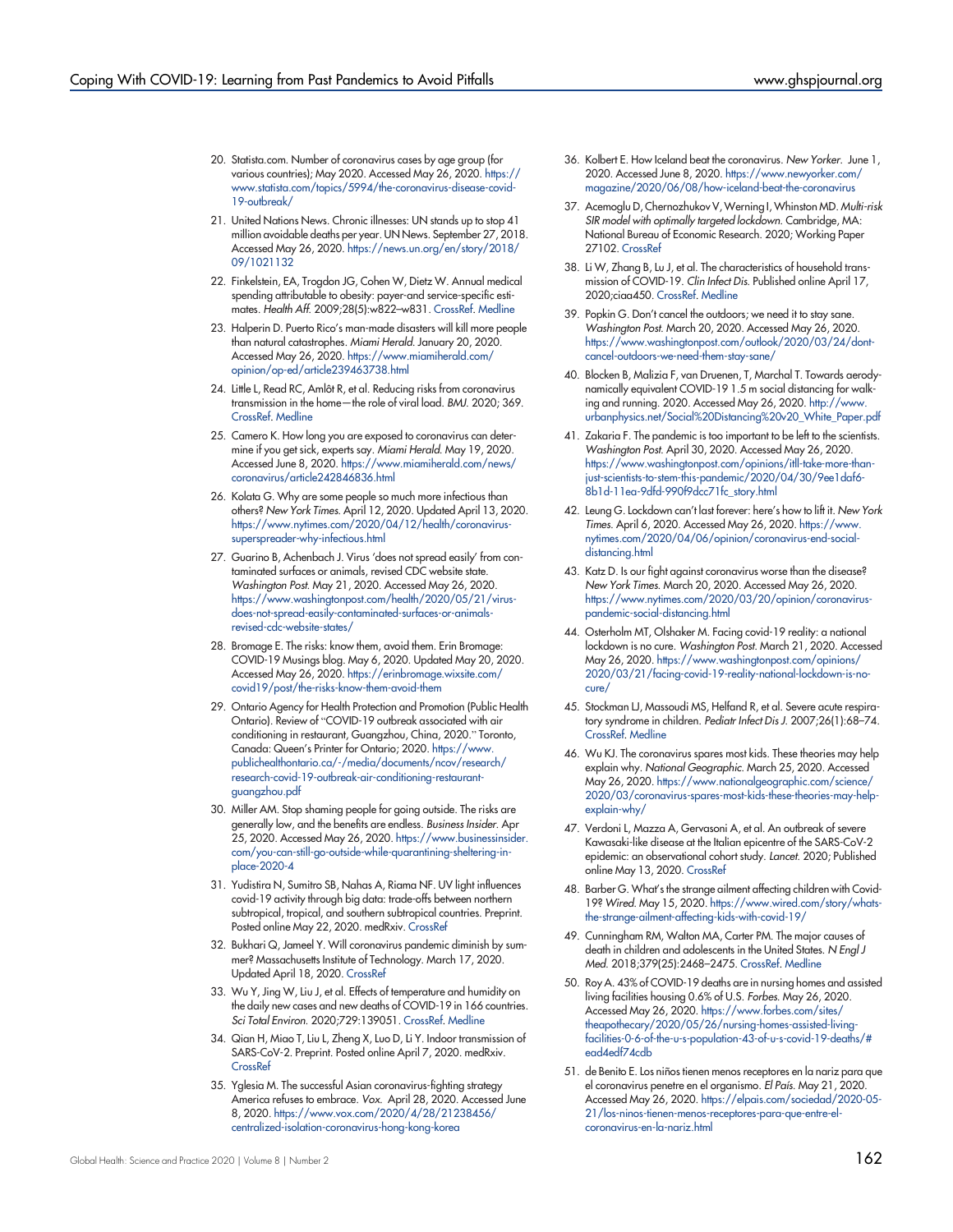- <span id="page-8-0"></span>52. Klausner J, Bhatia R. The way to save our kids is to reopen our schools and camps. Daily Beast. May 27, 2020. Accessed June 8, 2020. [https://www.thedailybeast.com/the-way-to-save-our-kids](https://www.thedailybeast.com/the-way-to-save-our-kids-is-to-reopen-our-schools-and-camps)[is-to-reopen-our-schools-and-camps](https://www.thedailybeast.com/the-way-to-save-our-kids-is-to-reopen-our-schools-and-camps)
- <span id="page-8-5"></span>53. Munro A. The missing link? children and transmission of SAR-CoV-2, don't forget the bubbles. 2020. [CrossRef](https://doi.org/10.31440/DFTB.25585)
- <span id="page-8-3"></span>54. Zweig D. The case for reopening schools. Wired. May 11, 2020. Accessed May 26, 2020. [https://www.wired.com/story/the-case](https://www.wired.com/story/the-case-for-reopening-schools/)[for-reopening-schools/](https://www.wired.com/story/the-case-for-reopening-schools/)
- <span id="page-8-14"></span>55. Halperin D. The case for reopening schools this fall. Washington Post. May 29, 2020. Accessed June 8, 2020. [https://www.](https://www.washingtonpost.com/opinions/2020/05/29/case-reopening-schools-this-fall/) [washingtonpost.com/opinions/2020/05/29/case-reopening](https://www.washingtonpost.com/opinions/2020/05/29/case-reopening-schools-this-fall/)[schools-this-fall/](https://www.washingtonpost.com/opinions/2020/05/29/case-reopening-schools-this-fall/)
- 56. Vogel G, Couzin-Frankel J. Should schools reopen? kids' role in pandemic still a mystery. Science. May 4, 2020. Accessed May 26, 2020. [https://www.sciencemag.org/news/2020/05/should](https://www.sciencemag.org/news/2020/05/should-schools-reopen-kids-role-pandemic-still-mystery)[schools-reopen-kids-role-pandemic-still-mystery](https://www.sciencemag.org/news/2020/05/should-schools-reopen-kids-role-pandemic-still-mystery)
- <span id="page-8-8"></span>57. Gudbjartsson DF, Helgason, Jonsson H, et al. Spread of SARS-CoV-2 in the Icelandic Population. N Engl J Med. 2020; NEJMoa2006100. Published online April 14, 2020. [CrossRef](https://doi.org/10.1056/nejmoa2006100)
- <span id="page-8-1"></span>58. When easing lockdowns, governments should open schools first. Economist. April 30, 2020. [https://www.economist.com/leaders/](https://www.economist.com/leaders/2020/04/30/when-easing-lockdowns-governments-should-open-schools-first) [2020/04/30/when-easing-lockdowns-governments-should](https://www.economist.com/leaders/2020/04/30/when-easing-lockdowns-governments-should-open-schools-first)[open-schools-first](https://www.economist.com/leaders/2020/04/30/when-easing-lockdowns-governments-should-open-schools-first)
- <span id="page-8-2"></span>59. Coronavirus disease 2019 in children — United States, February 12–April 2, 2020. MMWR Morb Mortal Wkly Rep. 2020;69 (14):422–426. [CrossRef](https://doi.org/10.15585/mmwr.mm6914e4). [Medline](http://www.ncbi.nlm.nih.gov/pubmed/32271728)
- <span id="page-8-4"></span>60. Grifoni A, Weiskopf D, Ramirez SI, et al. Targets of T cell responses to SARS-CoV-2 coronavirus in humans with COVID-19 disease and unexposed individuals. Cell. 2020;181:1–13. [CrossRef.](https://doi.org/10.1016/j.cell.2020.05.015) **[Medline](http://www.ncbi.nlm.nih.gov/pubmed/32473127)**
- <span id="page-8-7"></span>61. Coronavirus in children: risk factors, contagiousness, viral load what we know so far as schools consider reopening. Reuters. May 21, 2020. Accessed June 8, 2020. [https://www.scmp.com/](https://www.scmp.com/lifestyle/health-wellness/article/3085281/coronavirus-children-risk-factors-contagiousness-viral) [lifestyle/health-wellness/article/3085281/coronavirus-children](https://www.scmp.com/lifestyle/health-wellness/article/3085281/coronavirus-children-risk-factors-contagiousness-viral)[risk-factors-contagiousness-viral](https://www.scmp.com/lifestyle/health-wellness/article/3085281/coronavirus-children-risk-factors-contagiousness-viral)
- <span id="page-8-6"></span>62. Zhu Y, Bloxham CJ, Hulme KD, et al. Children are unlikely to have been the primary source of household SARS-CoV-2 infections. Preprint. Posted online March 30, 2020. medRxiv. [CrossRef](https://doi.org/10.1101/2020.03.26.20044826)
- <span id="page-8-9"></span>63. Courtemanche C, Garuccio J, Le A, Pinkston J, Yelowitz A. Strong social distancing measures in the United States reduced the COVID-19 growth rate. Health Aff. 2020;39(7). [CrossRef](https://doi.org/10.1377/hlthaff.2020.00608)
- <span id="page-8-10"></span>64. The Lancet Child Adolescent Health. Pandemic school closures: risks and opportunities. Lancet Child Adolesc Health. 2020;4(5):341. [CrossRef](https://doi.org/10.1016/S2352-4642(20)30105-X). [Medline](http://www.ncbi.nlm.nih.gov/pubmed/32277875)
- 65. Crawfurd C, Hares S, Sandefur J, Minardi AL. Back to school? Tracking COVID cases as schools reopen. Center for Global Development blog post. May 29, 2020. Accessed June 8, 2020. [https://www.cgdev.org/blog/back-school-tracking-covid-cases](https://www.cgdev.org/blog/back-school-tracking-covid-cases-schools-reopen)[schools-reopen](https://www.cgdev.org/blog/back-school-tracking-covid-cases-schools-reopen)
- 66. Pancevski B. Is it safe to reopen schools? These countries say yes. Wall Street Journal. May 31, 2020. Accessed June 8, 2020. [https://www.wsj.com/articles/is-it-safe-to-reopen-schools-these](https://www.wsj.com/articles/is-it-safe-to-reopen-schools-these-countries-say-yes-1159092894)[countries-say-yes-1159092894](https://www.wsj.com/articles/is-it-safe-to-reopen-schools-these-countries-say-yes-1159092894)
- 67. Reopening schools in Denmark did not worsen outbreak, data shows. Reuters. May 28, 2020. Accessed June 8, 2020. [https://](https://www.reuters.com/article/us-health-coronavirus-denmark-reopening/reopening-schools-in-denmark-did-not-worsen-outbreak-data-shows-idUSKBN2341N7) [www.reuters.com/article/us-health-coronavirus-denmark](https://www.reuters.com/article/us-health-coronavirus-denmark-reopening/reopening-schools-in-denmark-did-not-worsen-outbreak-data-shows-idUSKBN2341N7)[reopening/reopening-schools-in-denmark-did-not-worsen](https://www.reuters.com/article/us-health-coronavirus-denmark-reopening/reopening-schools-in-denmark-did-not-worsen-outbreak-data-shows-idUSKBN2341N7)[outbreak-data-shows-idUSKBN2341N7](https://www.reuters.com/article/us-health-coronavirus-denmark-reopening/reopening-schools-in-denmark-did-not-worsen-outbreak-data-shows-idUSKBN2341N7)
- <span id="page-8-11"></span>68. Davidson Sorkin A. The complex question of reopening schools. New Yorker. June 1, 2020. Accessed June 8, 2020. [https://www.](https://www.newyorker.com/magazine/2020/06/01/the-complex-question-of-reopening-schools) [newyorker.com/magazine/2020/06/01/the-complex-question](https://www.newyorker.com/magazine/2020/06/01/the-complex-question-of-reopening-schools)[of-reopening-schools](https://www.newyorker.com/magazine/2020/06/01/the-complex-question-of-reopening-schools)
- <span id="page-8-12"></span>69. How to reopen America's schools. NY Times. June 6, 2020. Accessed June 8, 2020. [https://www.nytimes.com/2020/06/](https://www.nytimes.com/2020/06/06/opinion/coronavirus-schools-reopen.html?referringSource=articleShare) [06/opinion/coronavirus-schools-reopen.html?referringSource=](https://www.nytimes.com/2020/06/06/opinion/coronavirus-schools-reopen.html?referringSource=articleShare) [articleShare](https://www.nytimes.com/2020/06/06/opinion/coronavirus-schools-reopen.html?referringSource=articleShare)
- <span id="page-8-13"></span>70. Cunningham M. Swiss hugging experiment key to answers on COVID-19 risk in kids. Sydney Morning Herald. May 1, 2020. Accessed May 26, 2020. [https://www.smh.com.au/national/](https://www.smh.com.au/national/australian-experts-look-to-swiss-for-answers-on-covid-19-risk-in-kids-20200501-p54oyc.html) [australian-experts-look-to-swiss-for-answers-on-covid-19-risk-in](https://www.smh.com.au/national/australian-experts-look-to-swiss-for-answers-on-covid-19-risk-in-kids-20200501-p54oyc.html)[kids-20200501-p54oyc.html](https://www.smh.com.au/national/australian-experts-look-to-swiss-for-answers-on-covid-19-risk-in-kids-20200501-p54oyc.html)
- <span id="page-8-15"></span>71. Redlener I, Redlener KB. Today's children are the pandemic generation. Washington Post. May 12, 2020. Accessed May 26, 2020. [https://www.washingtonpost.com/opinions/2020/05/12/](https://www.washingtonpost.com/opinions/2020/05/12/todays-children-are-pandemic-generation-millions-future-is-now-grim/) [todays-children-are-pandemic-generation-millions-future-is-now](https://www.washingtonpost.com/opinions/2020/05/12/todays-children-are-pandemic-generation-millions-future-is-now-grim/)[grim/](https://www.washingtonpost.com/opinions/2020/05/12/todays-children-are-pandemic-generation-millions-future-is-now-grim/)
- <span id="page-8-22"></span>72. Woodall C. As hospitals see more severe child abuse injuries during coronavirus, "the worst is yet to come." USA Today. May 13, 2020. Accessed May 26, 2020. [https://www.usatoday.com/](https://www.usatoday.com/story/news/nation/2020/05/13/hospitals-seeing-more-severe-child-abuse-injuries-during-coronavirus/3116395001) [story/news/nation/2020/05/13/hospitals-seeing-more-severe](https://www.usatoday.com/story/news/nation/2020/05/13/hospitals-seeing-more-severe-child-abuse-injuries-during-coronavirus/3116395001)[child-abuse-injuries-during-coronavirus/3116395001](https://www.usatoday.com/story/news/nation/2020/05/13/hospitals-seeing-more-severe-child-abuse-injuries-during-coronavirus/3116395001)
- <span id="page-8-19"></span>73. Hayden S. 'There is violence in the house': children living under lockdown risk abuse the world over. Telegraph. June 3, 2020. Accessed June 8, 2020. [https://www.telegraph.co.uk/global](https://www.telegraph.co.uk/global-health/science-and-disease/violence-house-children-living-africas-strictest-lockdown-risk/)[health/science-and-disease/violence-house-children-living](https://www.telegraph.co.uk/global-health/science-and-disease/violence-house-children-living-africas-strictest-lockdown-risk/)[africas-strictest-lockdown-risk/](https://www.telegraph.co.uk/global-health/science-and-disease/violence-house-children-living-africas-strictest-lockdown-risk/)
- <span id="page-8-23"></span>74. Baron EJ, Goldstein EG, Wallace C. Suffering in silence: how COVID-19 school closures inhibit the reporting of child maltreatment. Preprint. Posted May 17, 2020. SSRN. [CrossRef](https://doi.org/10.2139/ssrn.3601399)
- <span id="page-8-20"></span>75. Morrison N. It's not children's education we should worry about, it's their mental health. Forbes. May 15, 2020. Accessed May 26, 2020. [https://www.forbes.com/sites/nickmorrison/2020/05/](https://www.forbes.com/sites/nickmorrison/2020/05/15/its-not-childrens-education-we-should-worry-about-its-their-mental-health/) [15/its-not-childrens-education-we-should-worry-about-its-their](https://www.forbes.com/sites/nickmorrison/2020/05/15/its-not-childrens-education-we-should-worry-about-its-their-mental-health/)[mental-health/](https://www.forbes.com/sites/nickmorrison/2020/05/15/its-not-childrens-education-we-should-worry-about-its-their-mental-health/)
- 76. Fowers A, Wan W. A third of Americans now show signs of clinical anxiety or depression, Census Bureau finds amid coronavirus pandemic. Washington Post. May 26, 2020. [https://www.](https://www.washingtonpost.com/health/2020/05/26/americans-with-depression-anxiety-pandemic/?arc404=true) [washingtonpost.com/health/2020/05/26/americans-with](https://www.washingtonpost.com/health/2020/05/26/americans-with-depression-anxiety-pandemic/?arc404=true)[depression-anxiety-pandemic/?arc404=true](https://www.washingtonpost.com/health/2020/05/26/americans-with-depression-anxiety-pandemic/?arc404=true)
- 77. Wan W. The coronavirus pandemic is pushing America into a mental health crisis. Washington Post. May 4, 2020. [https://www.](https://www.washingtonpost.com/health/2020/05/04/mental-health-coronavirus/) [washingtonpost.com/health/2020/05/04/mental-health](https://www.washingtonpost.com/health/2020/05/04/mental-health-coronavirus/)[coronavirus/](https://www.washingtonpost.com/health/2020/05/04/mental-health-coronavirus/)
- <span id="page-8-21"></span>78. Jagannathan M. How the stress and isolation of coronavirus could create "a perfect storm" for child abuse and neglect — and what you can do to help. Market Watch. May 7, 2020. Accessed May 26, 2020. [https://www.marketwatch.com/story/how-the-stress](https://www.marketwatch.com/story/how-the-stress-and-isolation-of-coronavirus-could-create-a-perfect-storm-for-child-abuse-and-neglect-and-what-you-can-do-to-help-2020-05-06)[and-isolation-of-coronavirus-could-create-a-perfect-storm-for](https://www.marketwatch.com/story/how-the-stress-and-isolation-of-coronavirus-could-create-a-perfect-storm-for-child-abuse-and-neglect-and-what-you-can-do-to-help-2020-05-06)[child-abuse-and-neglect-and-what-you-can-do-to-help-2020-05-](https://www.marketwatch.com/story/how-the-stress-and-isolation-of-coronavirus-could-create-a-perfect-storm-for-child-abuse-and-neglect-and-what-you-can-do-to-help-2020-05-06) [06](https://www.marketwatch.com/story/how-the-stress-and-isolation-of-coronavirus-could-create-a-perfect-storm-for-child-abuse-and-neglect-and-what-you-can-do-to-help-2020-05-06)
- <span id="page-8-24"></span>79. Rundle AG, Park Y, Herbstman JB, Kinsey EW, Wang YC. COVID-19 related school closings and risk of weight gain among children. Obesity (Silver Spring). 2020;28(6):1008–1009. **[CrossRef](https://doi.org/10.1002/oby.22813)**
- <span id="page-8-16"></span>80. Almaliti F. Life with an autistic child can be difficult. During a pandemic it can be grueling. STAT News. May 15, 2020. Accessed May 26, 2020. [https://www.statnews.com/2020/05/15/life](https://www.statnews.com/2020/05/15/life-for-individuals-with-autism-completely-upended-by-covid-19/)[for-individuals-with-autism-completely-upended-by-covid-19/](https://www.statnews.com/2020/05/15/life-for-individuals-with-autism-completely-upended-by-covid-19/)
- <span id="page-8-17"></span>81. Ioannidis JP. A fiasco in the making? As the coronavirus pandemic takes hold, we are making decisions without reliable data. STATNews. March 17, 2020. Accessed May 26, 2020. [https://](https://gvwire.com/2020/03/21/a-fiasco-in-the-making-as-the-coronavirus-pandemic-takes-hold-we-are-making-decisions-without-reliable-data/) [gvwire.com/2020/03/21/a-fiasco-in-the-making-as-the](https://gvwire.com/2020/03/21/a-fiasco-in-the-making-as-the-coronavirus-pandemic-takes-hold-we-are-making-decisions-without-reliable-data/)[coronavirus-pandemic-takes-hold-we-are-making-decisions](https://gvwire.com/2020/03/21/a-fiasco-in-the-making-as-the-coronavirus-pandemic-takes-hold-we-are-making-decisions-without-reliable-data/)[without-reliable-data/](https://gvwire.com/2020/03/21/a-fiasco-in-the-making-as-the-coronavirus-pandemic-takes-hold-we-are-making-decisions-without-reliable-data/)
- <span id="page-8-18"></span>82. Friedman TL. A plan to get America back to work. New York Times. March 22, 2020. Accessed May 26, 2020. [https://www.nytimes.](https://www.nytimes.com/2020/03/22/opinion/coronavirus-economy.html) [com/2020/03/22/opinion/coronavirus-economy.html](https://www.nytimes.com/2020/03/22/opinion/coronavirus-economy.html)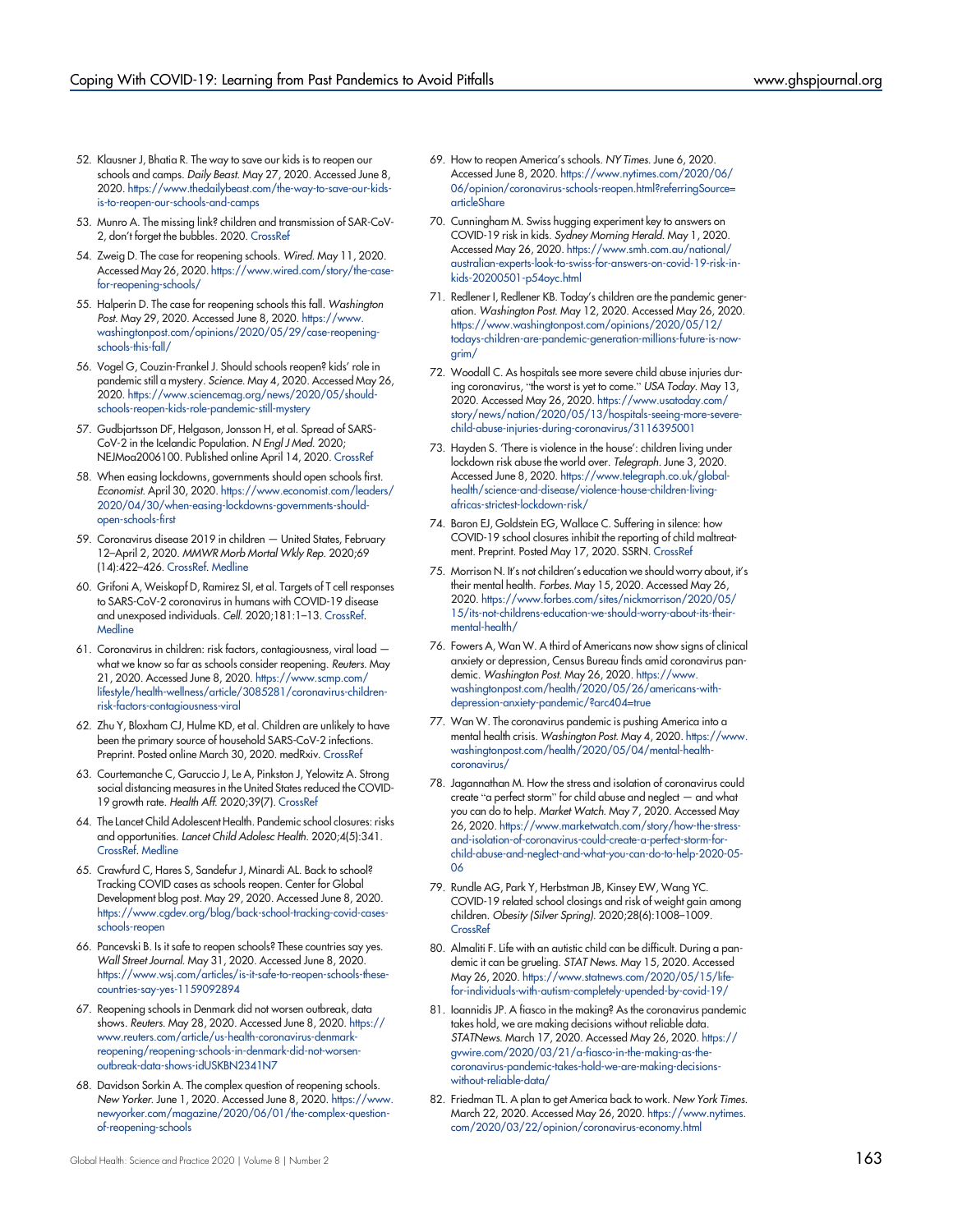- <span id="page-9-0"></span>83. Bao L, Deng W, Gao H, et al. Reinfection could not occur in SARS-CoV-2 infected rhesus macaques. Preprint. Posted online March 14, 2020. bioRxiv. [CrossRef](https://doi.org/10.1101/2020.03.13.990226)
- <span id="page-9-1"></span>84. Rana P. Can you get Covid-19 twice? Wall Street Journal. May 13, 2020. Accessed May 26, 2020. [https://www.wsj.com/articles/](https://www.wsj.com/articles/can-you-get-covid-19-twice-11589388593) [can-you-get-covid-19-twice-11589388593](https://www.wsj.com/articles/can-you-get-covid-19-twice-11589388593)
- <span id="page-9-2"></span>85. Bienkov A. Germany could issue thousands of people coronavirus 'immunity certificates' so they can leave the lockdown early. Business Insider. March 30, 2020. Accessed May 26, 2020. [https://www.businessinsider.com/coronavirus-germany-covid-](https://www.businessinsider.com/coronavirus-germany-covid-19-immunity-certificates-testing-social-distancing-lockdown-2020-3)[19-immunity-certificates-testing-social-distancing-lockdown-](https://www.businessinsider.com/coronavirus-germany-covid-19-immunity-certificates-testing-social-distancing-lockdown-2020-3)[2020-3](https://www.businessinsider.com/coronavirus-germany-covid-19-immunity-certificates-testing-social-distancing-lockdown-2020-3)
- <span id="page-9-3"></span>86. Regalado A. Blood tests show 14% of people are now immune to covid-19 in one town in Germany. MIT Technology Review. April 9, 2020. Accessed May 26, 2020. [https://www.technologyreview.](https://www.technologyreview.com/2020/04/09/999015/blood-tests-show-15-of-people-are-now-immune-to-covid-19-in-one-town-in-germany/) [com/2020/04/09/999015/blood-tests-show-15-of-people-are](https://www.technologyreview.com/2020/04/09/999015/blood-tests-show-15-of-people-are-now-immune-to-covid-19-in-one-town-in-germany/)[now-immune-to-covid-19-in-one-town-in-germany/](https://www.technologyreview.com/2020/04/09/999015/blood-tests-show-15-of-people-are-now-immune-to-covid-19-in-one-town-in-germany/)
- <span id="page-9-4"></span>87. Tharoor I. Sweden's coronavirus strategy is not what it seems. Washington Post. May 12, 2020. Accessed May 26, 2020. [https://www.washingtonpost.com/world/2020/05/12/](https://www.washingtonpost.com/world/2020/05/12/swedens-coronavirus-strategy-is-not-what-it-seems/) [swedens-coronavirus-strategy-is-not-what-it-seems/](https://www.washingtonpost.com/world/2020/05/12/swedens-coronavirus-strategy-is-not-what-it-seems/)
- <span id="page-9-5"></span>88. Many covid deaths in care homes are unrecorded. Economist. May 9, 2020. Accessed May 26, 2020. [https://www.economist.com/](https://www.economist.com/europe/2020/05/09/many-covid-deaths-in-care-homes-are-unrecorded) [europe/2020/05/09/many-covid-deaths-in-care-homes-are](https://www.economist.com/europe/2020/05/09/many-covid-deaths-in-care-homes-are-unrecorded)[unrecorded](https://www.economist.com/europe/2020/05/09/many-covid-deaths-in-care-homes-are-unrecorded)
- <span id="page-9-6"></span>89. Tracking covid-19 excess deaths across countries; official covid-19 death tolls still under-count the true number of fatalities. Economist. April 16, 2020. Accessed May 26, 2020. [https://www.economist.](https://www.economist.com/graphic-detail/2020/04/16/tracking-covid-19-excess-deaths-across-countries) [com/graphic-detail/2020/04/16/tracking-covid-19-excess](https://www.economist.com/graphic-detail/2020/04/16/tracking-covid-19-excess-deaths-across-countries)[deaths-across-countries](https://www.economist.com/graphic-detail/2020/04/16/tracking-covid-19-excess-deaths-across-countries)
- <span id="page-9-7"></span>90. Greenfield D. Sweden cared more about Islamophobia than saving elderly in nursing homes from Coronavirus. FrontPage Mag. May 12, 2020. Accessed May 26, 2020. [https://frontpagemag.com/](https://frontpagemag.com/fpm/2020/05/sweden-cared-more-about-islamophobia-saving-daniel-greenfield/) [fpm/2020/05/sweden-cared-more-about-islamophobia-saving](https://frontpagemag.com/fpm/2020/05/sweden-cared-more-about-islamophobia-saving-daniel-greenfield/)[daniel-greenfield/](https://frontpagemag.com/fpm/2020/05/sweden-cared-more-about-islamophobia-saving-daniel-greenfield/)
- <span id="page-9-8"></span>91. Rothschild R. The hidden flaw in Sweden's anti-lockdown strategy. The government expects citizens to freely follow its advice—but not all ethnic groups have equal access to expertise. Foreign Policy. April 21, 2020. Accessed May 26, 2020. [https://foreignpolicy.](https://foreignpolicy.com/2020/04/21/sweden-coronavirus-anti-lockdown-immigrants/) [com/2020/04/21/sweden-coronavirus-anti-lockdown](https://foreignpolicy.com/2020/04/21/sweden-coronavirus-anti-lockdown-immigrants/)[immigrants/](https://foreignpolicy.com/2020/04/21/sweden-coronavirus-anti-lockdown-immigrants/)
- <span id="page-9-9"></span>92. Gordon M, Ricketts P, Hutchinson A, Reynolds K, Parson M. Five Republican governors: our states stayed open in the covid-19 pandemic. Here's why our approach worked. Washington Post. May 5, 2020. Accessed May 26, 2020. [https://www.washingtonpost.](https://www.washingtonpost.com/opinions/2020/05/05/republican-governors-our-states-stayed-open-covid-19-pandemic-heres-why-our-approach-worked/) [com/opinions/2020/05/05/republican-governors-our-states](https://www.washingtonpost.com/opinions/2020/05/05/republican-governors-our-states-stayed-open-covid-19-pandemic-heres-why-our-approach-worked/)[stayed-open-covid-19-pandemic-heres-why-our-approach](https://www.washingtonpost.com/opinions/2020/05/05/republican-governors-our-states-stayed-open-covid-19-pandemic-heres-why-our-approach-worked/)[worked/](https://www.washingtonpost.com/opinions/2020/05/05/republican-governors-our-states-stayed-open-covid-19-pandemic-heres-why-our-approach-worked/)
- <span id="page-9-10"></span>93. Halperin DT. The Covid-19 lockdown "natural experiment" that has already been conducted. Preprint. Posted online May 31, 2020. SocArXiv. [CrossRef](https://doi.org/10.31235/osf.io/jzhe2)
- <span id="page-9-11"></span>94. Models project sharp rise in deaths as states reopen. New York Times. May 4, 2020. Updated May 15, 2020. Accessed May 26, 2020. [https://www.nytimes.com/2020/05/04/us/coronavirus](https://www.nytimes.com/2020/05/04/us/coronavirus-live-updates.html)[live-updates.html](https://www.nytimes.com/2020/05/04/us/coronavirus-live-updates.html)
- <span id="page-9-12"></span>95. Rodgers TJ. Do lockdowns save many lives? In most places, the data say no. Wall Street Journal. April 26, 2020. Accessed May 26, 2020. [https://www.wsj.com/articles/do-lockdowns-save-many](https://www.wsj.com/articles/do-lockdowns-save-many-lives-is-most-places-the-data-say-no-11587930911)[lives-is-most-places-the-data-say-no-11587930911](https://www.wsj.com/articles/do-lockdowns-save-many-lives-is-most-places-the-data-say-no-11587930911)
- <span id="page-9-13"></span>96. Hodgins S. For COVID-19, will the HIC blueprint work in LMICs? Glob Health Sci Pract. 2020;8(2). [CrossRef](https://doi.org/10.9745/GHSP-D-20-00217)
- 97. Mehtar S, Preiser W, Lakhe NA, et al. Limiting the spread of COVID-19 in Africa: one size mitigation strategies do not fit all countries. Lancet Glob Health. 2020. Published online April 28, 2020. [CrossRef](https://doi.org/10.1016/S2214-109X(20)30212-6)
- 98. Cash R, Patel V. Has COVID-19 subverted global health? Lancet. 2020. Published online May 5, 2020. [CrossRef](https://doi.org/10.1016/S0140-6736(20)31089-8)
- <span id="page-9-15"></span>99. Oestericher D. When lockdown becomes a death sentence: The Coronavirus response in the developing world. The Politic. May 9, 2020. Accessed May 26, 2020. [https://thepolitic.org/when](https://thepolitic.org/when-lockdown-becomes-a-death-sentence-the-coronavirus-response-in-the-developing-world/)[lockdown-becomes-a-death-sentence-the-coronavirus-response](https://thepolitic.org/when-lockdown-becomes-a-death-sentence-the-coronavirus-response-in-the-developing-world/)[in-the-developing-world/](https://thepolitic.org/when-lockdown-becomes-a-death-sentence-the-coronavirus-response-in-the-developing-world/)
- <span id="page-9-14"></span>100. Prasai S. Covid-19 in Nepal: where are we after 9 weeks of lockdown? New Spotlight Nepal. May 19, 2020. [https://www.](https://www.spotlightnepal.com/2020/05/19/covid-19-nepal-where-are-we-after-9-weeks-lockdown/) [spotlightnepal.com/2020/05/19/covid-19-nepal-where-are-we](https://www.spotlightnepal.com/2020/05/19/covid-19-nepal-where-are-we-after-9-weeks-lockdown/)[after-9-weeks-lockdown/](https://www.spotlightnepal.com/2020/05/19/covid-19-nepal-where-are-we-after-9-weeks-lockdown/)
- 101. Abi-Habib M, Yasir S. India's coronavirus lockdown leaves vast numbers stranded and hungry. New York Times. March 29, 2020. Accessed May 26, 2020. [https://www.nytimes.com/2020/03/](https://www.nytimes.com/2020/03/29/world/asia/coronavirus-india-migrants.html) [29/world/asia/coronavirus-india-migrants.html](https://www.nytimes.com/2020/03/29/world/asia/coronavirus-india-migrants.html)
- <span id="page-9-18"></span>102. Hohmann J, Alfaro M. Billions are out of work and millions of kids could die from coronavirus's economic fallout. Washington Post. May 15, 2020.
- 103. Coronavirus: worst economic crisis since 1930s depression, IMF says. BBC News. April 9, 2020. Accessed May 26, 2020. [https://](https://www.bbc.com/news/business-52236936) [www.bbc.com/news/business-52236936](https://www.bbc.com/news/business-52236936)
- 104. Lifting lockdowns: the when, why and how. Economist. May 23, 2020. [https://www.economist.com/leaders/2020/05/23/](https://www.economist.com/leaders/2020/05/23/lifting-lockdowns-the-when-why-and-how) [lifting-lockdowns-the-when-why-and-how](https://www.economist.com/leaders/2020/05/23/lifting-lockdowns-the-when-why-and-how)
- <span id="page-9-16"></span>105. Covid-19 is undoing years of progress in curbing global poverty. Economist. May 23, 2020. Accessed May 26, 2020. [https://www.](https://www.economist.com/international/2020/05/23/covid-19-is-undoing-years-of-progress-in-curbing-global-poverty) [economist.com/international/2020/05/23/covid-19-is](https://www.economist.com/international/2020/05/23/covid-19-is-undoing-years-of-progress-in-curbing-global-poverty)[undoing-years-of-progress-in-curbing-global-poverty](https://www.economist.com/international/2020/05/23/covid-19-is-undoing-years-of-progress-in-curbing-global-poverty)
- <span id="page-9-17"></span>106. Jan T, Clement S. Hispanics are almost twice as likely as whites to have lost their jobs amid pandemic. Washington Post. May 6, 2020. Accessed May 26, 2020. [https://www.washingtonpost.](https://www.washingtonpost.com/business/2020/05/06/layoffs-race-poll-coronavirus/) [com/business/2020/05/06/layoffs-race-poll-coronavirus/](https://www.washingtonpost.com/business/2020/05/06/layoffs-race-poll-coronavirus/)
- <span id="page-9-19"></span>107. Gathara P. Kenya is turning a public health crisis into a lawand-order one. Washington Post. May 7, 2020. Accessed May 26, 2020. [https://www.washingtonpost.com/opinions/](https://www.washingtonpost.com/opinions/2020/05/07/kenya-is-turning-public-health-crisis-into-law-and-order-one/) [2020/05/07/kenya-is-turning-public-health-crisis-into-law-and](https://www.washingtonpost.com/opinions/2020/05/07/kenya-is-turning-public-health-crisis-into-law-and-order-one/)[order-one/](https://www.washingtonpost.com/opinions/2020/05/07/kenya-is-turning-public-health-crisis-into-law-and-order-one/)
- <span id="page-9-20"></span>108. Roberts L. Polio, measles, other diseases set to surge as COVID-19 forces suspension of vaccination campaigns. Science. April 9, 2020. Accessed May 26, 2020. [https://www.sciencemag.org/](https://www.sciencemag.org/news/2020/04/polio-measles-other-diseases-set-surge-covid-19-forces-suspension-vaccination-campaigns) [news/2020/04/polio-measles-other-diseases-set-surge-covid-](https://www.sciencemag.org/news/2020/04/polio-measles-other-diseases-set-surge-covid-19-forces-suspension-vaccination-campaigns)[19-forces-suspension-vaccination-campaigns](https://www.sciencemag.org/news/2020/04/polio-measles-other-diseases-set-surge-covid-19-forces-suspension-vaccination-campaigns)
- 109. Ford L. Millions predicted to develop tuberculosis as result of Covid-19 lockdown. Guardian. May 6, 2020. Accessed May 26, 2020. [https://www.theguardian.com/global-development/](https://www.theguardian.com/global-development/2020/may/06/millions-develop-tuberculosis-tb-covid-19-lockdown) [2020/may/06/millions-develop-tuberculosis-tb-covid-19](https://www.theguardian.com/global-development/2020/may/06/millions-develop-tuberculosis-tb-covid-19-lockdown) [lockdown](https://www.theguardian.com/global-development/2020/may/06/millions-develop-tuberculosis-tb-covid-19-lockdown)
- 110. WHO estimates malaria deaths could double because of interruptions caused by COVID-19. HEALIO Infectious Disease News. April 20, 2020. Accessed May 26, 2020. [https://www.](https://www.healio.com/infectious-disease/emerging-diseases/news/online/%7Bc34b63f9-b383-4a42-8162-527965c684fa%7D/who-estimates-malaria-deaths-could-double-because-of-interruptions-caused-by-covid-19) [healio.com/infectious-disease/emerging-diseases/news/](https://www.healio.com/infectious-disease/emerging-diseases/news/online/%7Bc34b63f9-b383-4a42-8162-527965c684fa%7D/who-estimates-malaria-deaths-could-double-because-of-interruptions-caused-by-covid-19) [online/%7Bc34b63f9-b383-4a42-8162-527965c684fa%7D/](https://www.healio.com/infectious-disease/emerging-diseases/news/online/%7Bc34b63f9-b383-4a42-8162-527965c684fa%7D/who-estimates-malaria-deaths-could-double-because-of-interruptions-caused-by-covid-19) [who-estimates-malaria-deaths-could-double-because-of](https://www.healio.com/infectious-disease/emerging-diseases/news/online/%7Bc34b63f9-b383-4a42-8162-527965c684fa%7D/who-estimates-malaria-deaths-could-double-because-of-interruptions-caused-by-covid-19)[interruptions-caused-by-covid-19](https://www.healio.com/infectious-disease/emerging-diseases/news/online/%7Bc34b63f9-b383-4a42-8162-527965c684fa%7D/who-estimates-malaria-deaths-could-double-because-of-interruptions-caused-by-covid-19)
- 111. Roberton T, Carter ED, Chou VB. Early estimates of the indirect effects of the COVID-19 pandemic on maternal and child mortality in low-income and middle-income countries: a modelling study. Lancet Glob Health. 2020. Published online May 12, 2020. **[CrossRef](https://doi.org/10.1016/S2214-109X(20)30229-1)**
- 112. Santoli JM, Lindley MC, DeSilva MB, et al. Effects of the COVID-19 pandemic on routine pediatric vaccine ordering and administration-United States, 2020. MMWR Morb Mortal Wkly Rep. 2020;69:591–593. [CrossRef.](https://doi.org/10.15585/mmwr.mm6919e2) [Medline](http://www.ncbi.nlm.nih.gov/pubmed/32407298)
- <span id="page-9-21"></span>113. Santoshini S. Family planning efforts upended by the coronavirus. Foreign Policy. May 13, 2020. Accessed June 8, 2020. [https://](https://foreignpolicy.com/2020/05/13/india-family-planning-upended-coronavirus-women-sexual-reproductive-health/)